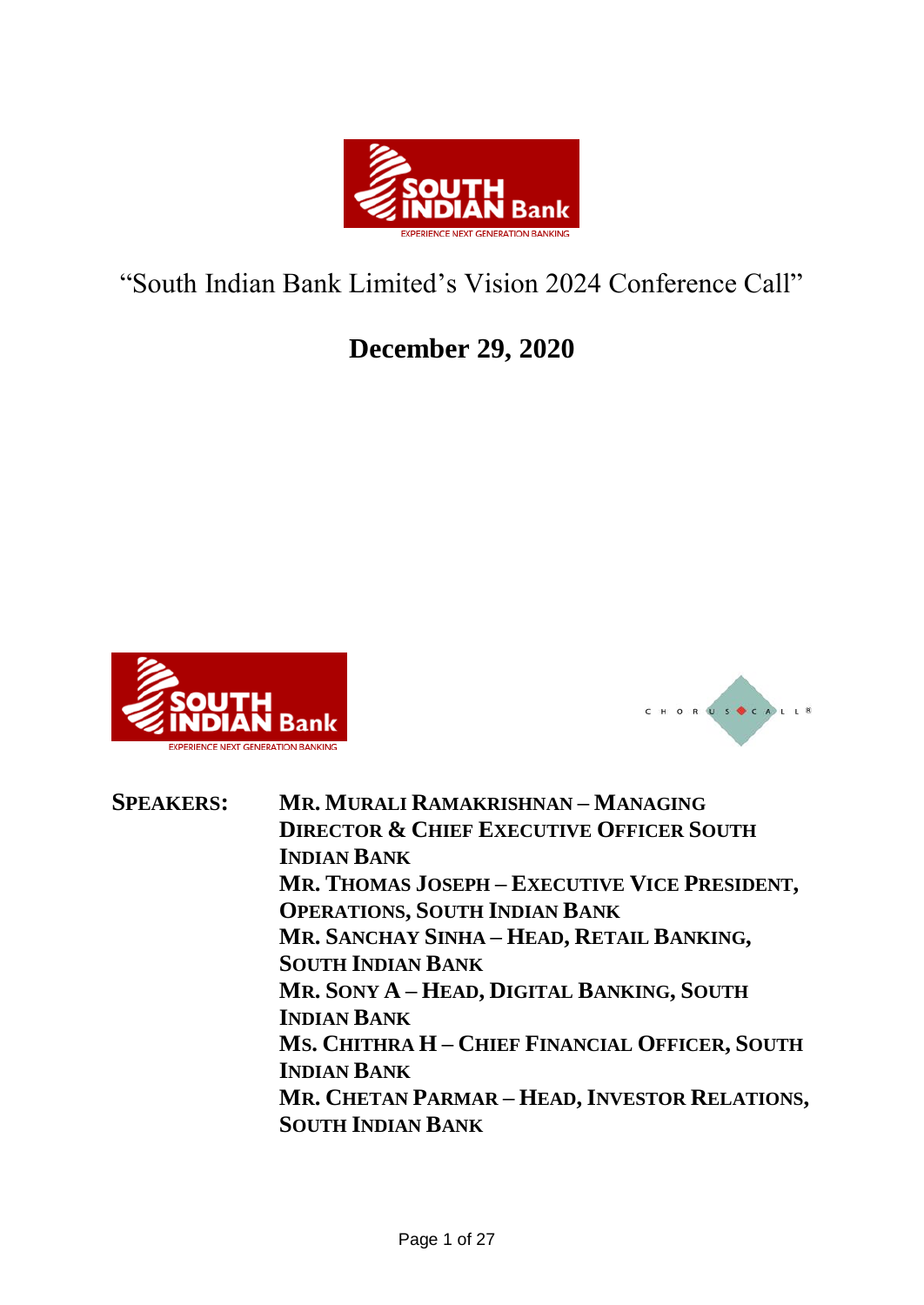

| Moderator:            | Ladies and gentlemen, good day and welcome to the South Indian Bank Limited Vision 2024<br>Conference Call. This conference call may contain forward-looking statements about the<br>company, which are based on the beliefs, opinions and expectations of the company as on date<br>of this call. These statements are not guarantees of future performance and involve risks and<br>uncertainties that are difficult to predict. As a reminder, all participant lines will be in the listen-<br>only mode, and there will be an opportunity for you to ask questions after the presentation<br>concludes. Should you need assistance during the conference call, please signal an operator by<br>pressing '*' then '0' on your touchtone phone. Please note that this conference is being recorded.<br>I now hand the conference over to Mr. Chetan Parmar, Head, IR at South Indian Bank Limited.<br>Thank you. And over to you sir. |
|-----------------------|-----------------------------------------------------------------------------------------------------------------------------------------------------------------------------------------------------------------------------------------------------------------------------------------------------------------------------------------------------------------------------------------------------------------------------------------------------------------------------------------------------------------------------------------------------------------------------------------------------------------------------------------------------------------------------------------------------------------------------------------------------------------------------------------------------------------------------------------------------------------------------------------------------------------------------------------|
| <b>Chetan Parmar:</b> | Thank you. Good afternoon to all. A Very Warm Welcome to South Indian Bank Vision 2024                                                                                                                                                                                                                                                                                                                                                                                                                                                                                                                                                                                                                                                                                                                                                                                                                                                  |
|                       | Conference Call. Myself, Chetan Parmar, Head of the Investor Relations for the bank. I hope                                                                                                                                                                                                                                                                                                                                                                                                                                                                                                                                                                                                                                                                                                                                                                                                                                             |
|                       | everyone is doing good and keeping themselves safe during this pandemic.                                                                                                                                                                                                                                                                                                                                                                                                                                                                                                                                                                                                                                                                                                                                                                                                                                                                |
|                       | The "Vision 2024 Presentation" is uploaded on stock exchange and company website. I hope                                                                                                                                                                                                                                                                                                                                                                                                                                                                                                                                                                                                                                                                                                                                                                                                                                                |
|                       | everyone has had a chance to look at it.                                                                                                                                                                                                                                                                                                                                                                                                                                                                                                                                                                                                                                                                                                                                                                                                                                                                                                |
|                       | I am joined by my colleagues Mr. Murali Ramakrishnan – M.D. and CEO; Mr. Thomas Joseph                                                                                                                                                                                                                                                                                                                                                                                                                                                                                                                                                                                                                                                                                                                                                                                                                                                  |
|                       | -- EVP, Operations; Mr. Sanchay Sinha -- Head, Retail Banking, Mr. Soni A -- Head, Digital                                                                                                                                                                                                                                                                                                                                                                                                                                                                                                                                                                                                                                                                                                                                                                                                                                              |
|                       | Banking, as well as our CFO -- Ms. Chithra H.                                                                                                                                                                                                                                                                                                                                                                                                                                                                                                                                                                                                                                                                                                                                                                                                                                                                                           |
|                       | We will request the participants to restrict their discussions to vision 2024 document.                                                                                                                                                                                                                                                                                                                                                                                                                                                                                                                                                                                                                                                                                                                                                                                                                                                 |
|                       | I now hand over the conference to Mr. Murali Ramakrishnan – M.D. & CEO. Thank you. And<br>over to you, sir.                                                                                                                                                                                                                                                                                                                                                                                                                                                                                                                                                                                                                                                                                                                                                                                                                             |
| Murali Ramakrishnan:  | Thank you, Chetan. Good afternoon, ladies and gentlemen. We hope that you and your family                                                                                                                                                                                                                                                                                                                                                                                                                                                                                                                                                                                                                                                                                                                                                                                                                                               |
|                       | are safe and healthy. We have uploaded presentation on our website today in which we have                                                                                                                                                                                                                                                                                                                                                                                                                                                                                                                                                                                                                                                                                                                                                                                                                                               |
|                       | attempted to articulate our strategy, which we endeavor to execute over the next three years.                                                                                                                                                                                                                                                                                                                                                                                                                                                                                                                                                                                                                                                                                                                                                                                                                                           |
|                       | Over the last 10-years South Indian Bank has gone from strength-to-strength, growing by four                                                                                                                                                                                                                                                                                                                                                                                                                                                                                                                                                                                                                                                                                                                                                                                                                                            |
|                       | to five times on parameters like Total Business, Advances, Deposits, NRI Deposits, and                                                                                                                                                                                                                                                                                                                                                                                                                                                                                                                                                                                                                                                                                                                                                                                                                                                  |
|                       | Operating Profits. We have done well in Retail Banking, Mobile Banking and Digital.                                                                                                                                                                                                                                                                                                                                                                                                                                                                                                                                                                                                                                                                                                                                                                                                                                                     |
|                       | My colleagues in South Indian Bank are young and vibrant with an average age of 32 years, with                                                                                                                                                                                                                                                                                                                                                                                                                                                                                                                                                                                                                                                                                                                                                                                                                                          |
|                       | more than 50% of them professionally qualified. We are also proud of the fact that 50% of our                                                                                                                                                                                                                                                                                                                                                                                                                                                                                                                                                                                                                                                                                                                                                                                                                                           |
|                       | colleagues are women.                                                                                                                                                                                                                                                                                                                                                                                                                                                                                                                                                                                                                                                                                                                                                                                                                                                                                                                   |
|                       | Having said this, I must also acknowledge that in the recent few years, the bank has faced some                                                                                                                                                                                                                                                                                                                                                                                                                                                                                                                                                                                                                                                                                                                                                                                                                                         |
|                       | headwinds, especially on the asset quality front, driven by corporate slippages, and the bank                                                                                                                                                                                                                                                                                                                                                                                                                                                                                                                                                                                                                                                                                                                                                                                                                                           |
|                       | financial performance. Slow growth in economy during FY'19-20 and the pandemic during the                                                                                                                                                                                                                                                                                                                                                                                                                                                                                                                                                                                                                                                                                                                                                                                                                                               |
|                       | current year has also not helped asset quality.                                                                                                                                                                                                                                                                                                                                                                                                                                                                                                                                                                                                                                                                                                                                                                                                                                                                                         |
|                       | Over the last few months, I have been spending time with various teams at South Indian Bank                                                                                                                                                                                                                                                                                                                                                                                                                                                                                                                                                                                                                                                                                                                                                                                                                                             |
|                       | across business units, risk management, and operations to understand our current position and                                                                                                                                                                                                                                                                                                                                                                                                                                                                                                                                                                                                                                                                                                                                                                                                                                           |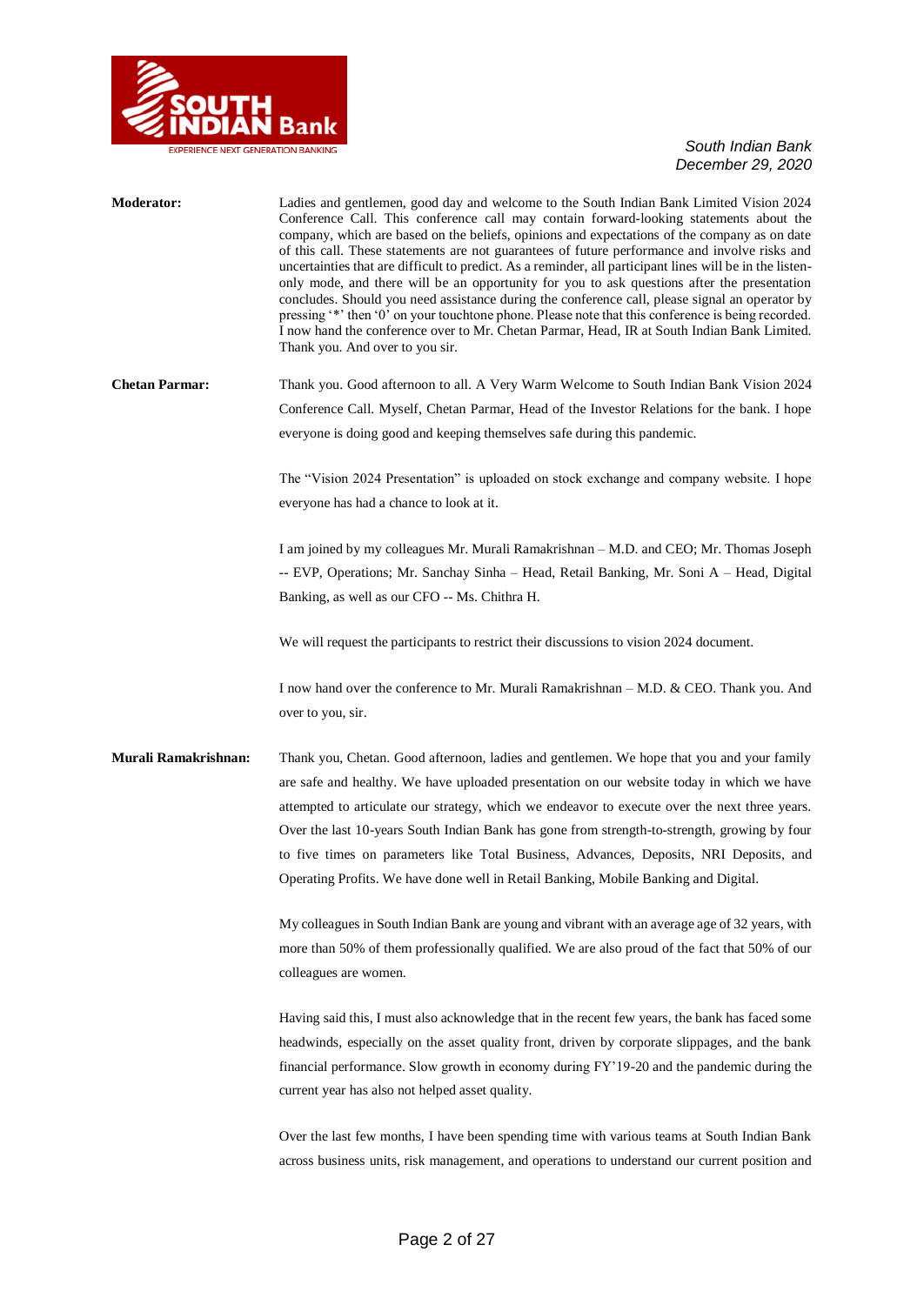

to outline the strategic focus of the organization going forward. I am glad to share with you our plan of action.

We've identified a "6C Strategy" for the next three years with a mission of **Profitability through Quality Credit Growth.**

Let me start with the first and most critical "C" Capital. We have shareholders' approval to raise Rs.1,250 crores through equity and debt. As updated in our Q2 2021 results call, the equity capital will be raised in multiple tranches. The first tranche will be to strengthen the balance sheet and the balance tranches will be for growth opportunities. The bank has appointed a merchant banker for advising on capital raising activity. The quantum and the route of the first tranche of capital raising are under discussion, but the intent is to raise the first tranche of capital by March 2021.

Building a strong CASA book is the second 'C' of our strategy. Focused approach on building low cost CASA book with the branch - regional office dedicating most of their bandwidth in building relationships. A Performance matrix-based scorecard on liabilities business will be brought in for branches. Apart from leveraging our NRI franchise in Kerala for NRIs based in Middle East countries, we will expand our horizon to target NRIs located in other parts of the world. Further, new retail asset products will help in augmenting the deposit base and third-party products penetration.

Reducing cost-to-income is a third "C" of our strategy. This can be achieved by either increasing income or reducing cost. We will be focusing on improving both aspects. On the income side, we will target increasing non-credit related income through cross-sell and upsell opportunities. Business intelligence unit will be strengthened with the required skill and tools to leverage on the above opportunities. On the cost side, we will optimize our existing branch network with a merger or relocation of branches. Additionally, explore synergy opportunities with our new subsidiary focused on outsourcing activities. Extensive use of our technology expertise to bring efficiencies and improve productivity.

Competency building is another critical "C" of our strategy. We are reorienting the organizational structure and building a bench of senior talent to deliver continued excellence. We will selectively scout for talent from outside and leverage existing pool of talent within South Indian Bank for newer and additional responsibilities. The average age of employees in our organization is about 32 years. With the right set of training and guidance, we believe to achieve the desired result with a young and vibrant workforce. We will use tools such as DNA anchors for talent identification, and revamped ESOP programs.

Customer Experience is the fifth "C." The bank will adopt a phygital approach at branches with the personalized services for legacy customers and complete digital avenues for next gen customers. Over the past few years, the Bank has streamlined customer journeys and process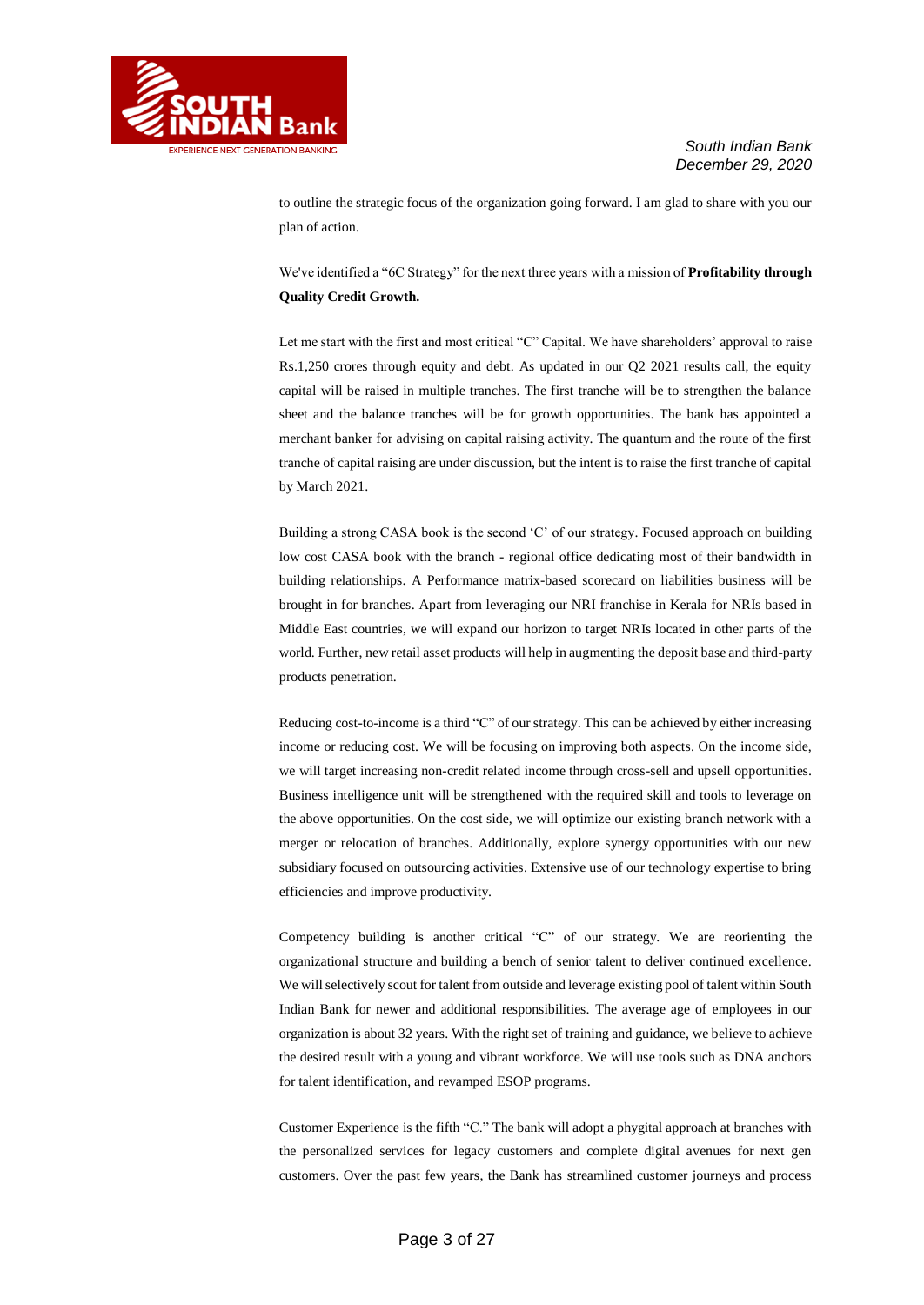

automation, leading to multiple awards. Simplicity, ease, personalization, transparency, and quick TAT are the few virtues where the bank will continue to strengthen service standards. We will provide a host of personalized and innovative in-house products and third-party products from industry leaders to suit the customer requirements.

Compliance is the foundation of our strategy. Compliance will be core across all domains of banking activities, right from sourcing through the entire lifecycle. The focus will be on adherence to the highest integrity standards. There will be zero tolerance for internal and external frauds.

Coming to our "Asset Strategy" we will continue to focus on lending to Retail, MSME, SME and Agri business with a calibrated approach for lending to Corporate. On the Retail side, our approach will be to build a granular portfolio with a mix of secured and unsecured products. We have drawn plans to launch new products in phases and to improve the efficiency of the existing ones. The first set of revamped and new products will be launched starting from first quarter of FY2021-22.

In the SME, MSME segment, we have created two sub-segments;

- Micro and Small Enterprises, with a turnover of up to 100 crores with average ticket size of about Rs.1 crore.
- Small and medium enterprises with a turnover of more than Rs.100 crores but up to Rs.250 crores with an average ticket size of Rs.8 to Rs.10 crores.

As far as Agri business is concerned, we are working on beefing up our micro and Agri lending, including gold loans through our strong distribution network and years of experience in these geographies.

In corporate lending, we will have a calibrated approach with a focus on building high-rated quality book with approach of building ecosystem through cross sell of treasury, retail and SME products. The average ticket size will be around Rs.25 crores, at the same time, we will continue to service our existing borrowers with a good track record.

My near-term priorities are as follows:

- Share the vision, strategy and goals with each employee through meetings.
- Beef up the management team, with the talents from inside and outside.
- Declutter the branches by bringing in a cluster level layer and also enabling them to focus on business and new customer acquisitions.
- Create a robust operations team, ably supported by a strong technology platform.
- Revamping credit policies with focus on quality.
- Improve underwriting through training, and models developed through experts.
- Build strong analytical tools for robust reviews of portfolio and tweaking of policies.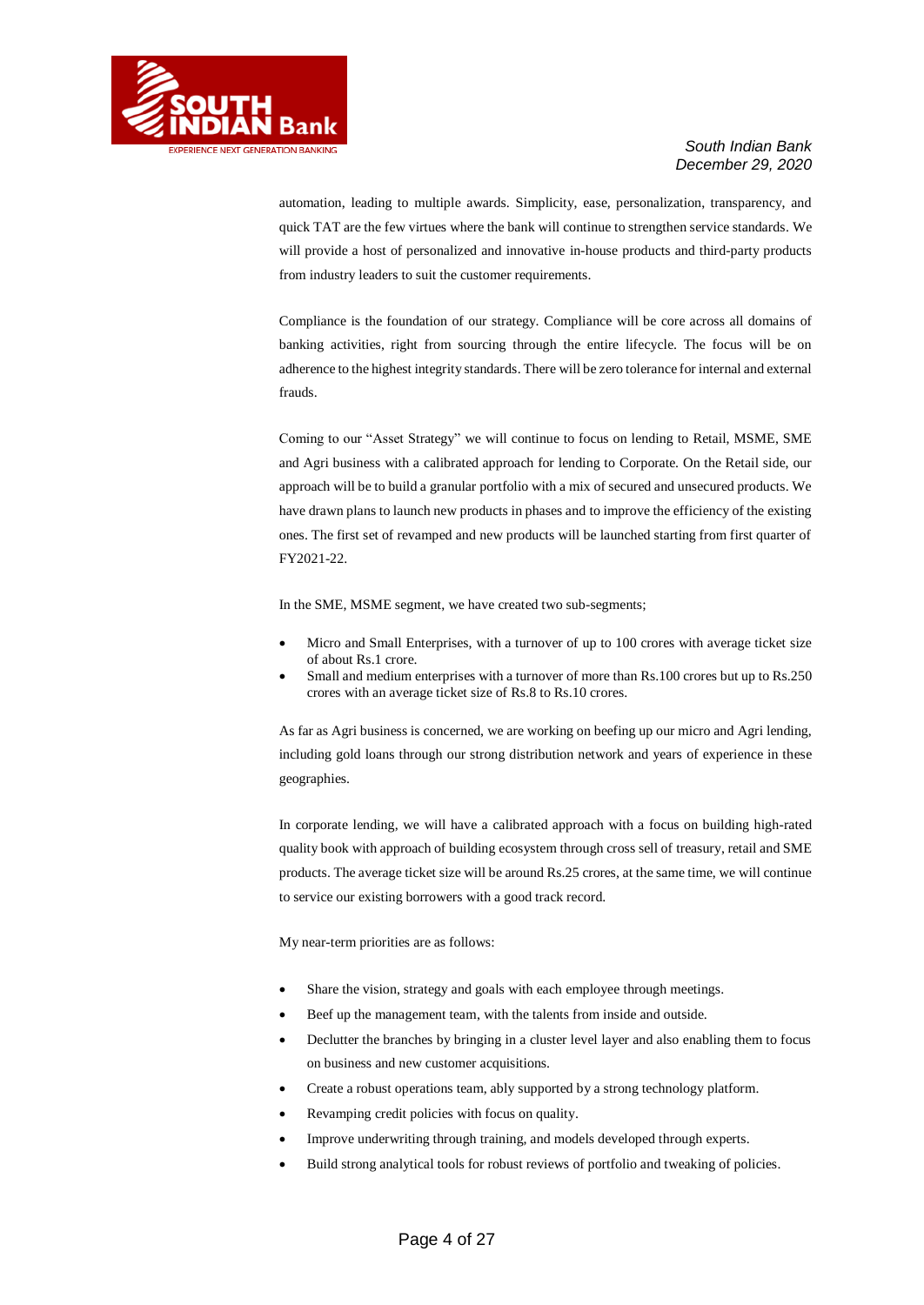

- Improve collections through infrastructure and analytics.
- Managing NPA through focused recoveries
- Driving efficiency through rationalization of branches and ATMs.

In the medium term, I will be focusing on

- training and competency building across layers through e-learning, classroom training and expert sessions
- Launch various asset products in planned and phased manner.
- Increase distribution network by identifying potential locations.
- Increase wallet share of our existing customers through data analytics, and customized product offerings.
- Build digitize lending for SME, MSME. Deepen NRI footprints in the Middle East and expand in other geographies.
- Rebuilding brand image.

Fair to customer and fair to bank is the philosophy to be followed across the bank.

We endeavor to reach our Vision 2024 with support from all stakeholders, which would enable us to create a responsible and a strong bank.

This is all from my side. Now we can open the floor for questions. Thank you.

**Moderator:** Thank you very much. We will now begin the question-and-answer session. The first question is from the line of Renish Patel from ICICI. Please go ahead.

**Renish Patel:** Yes, hi, sir. And thanks for the detailed presentation. Just a couple of questions from my side. So, one is on the margin trajectory, wherein we are saying we will try to reach a 3.5% by '24, from currently around 2.7%. So, sir, if you can just throw some light from where this incremental 120 or maybe 100 basis points we see? So, I am assuming a large part of it would be driven by the higher asset yield because any which ways cost of deposits we are at a lower end of a cycle. So, just your thoughts on how we will achieve this 3.5% would be a great help.

**Murali Ramakrishnan:** Yes, good question. I would like to start by saying that, we are going to be focusing on retail, MSME, SME and agri as I mentioned in my initial address. So, what we have done is in our workings, we have looked at what could be the average yield which we will be targeting in each of these product lines. Just for the benefit of the audience, I have listed down the key products, which includes agri non-gold,, agri gold, retail gold, business loan, personal loan, LAP and housing loans, then we also look at corporate in a very selective way and various other retail products which we will be launching over a period of time. So, what I have assumed in working out our plan for increasing the NIM, we have put approximately at what rates we should be targeting each of these products. So just to give you a sense of the rates, which we would be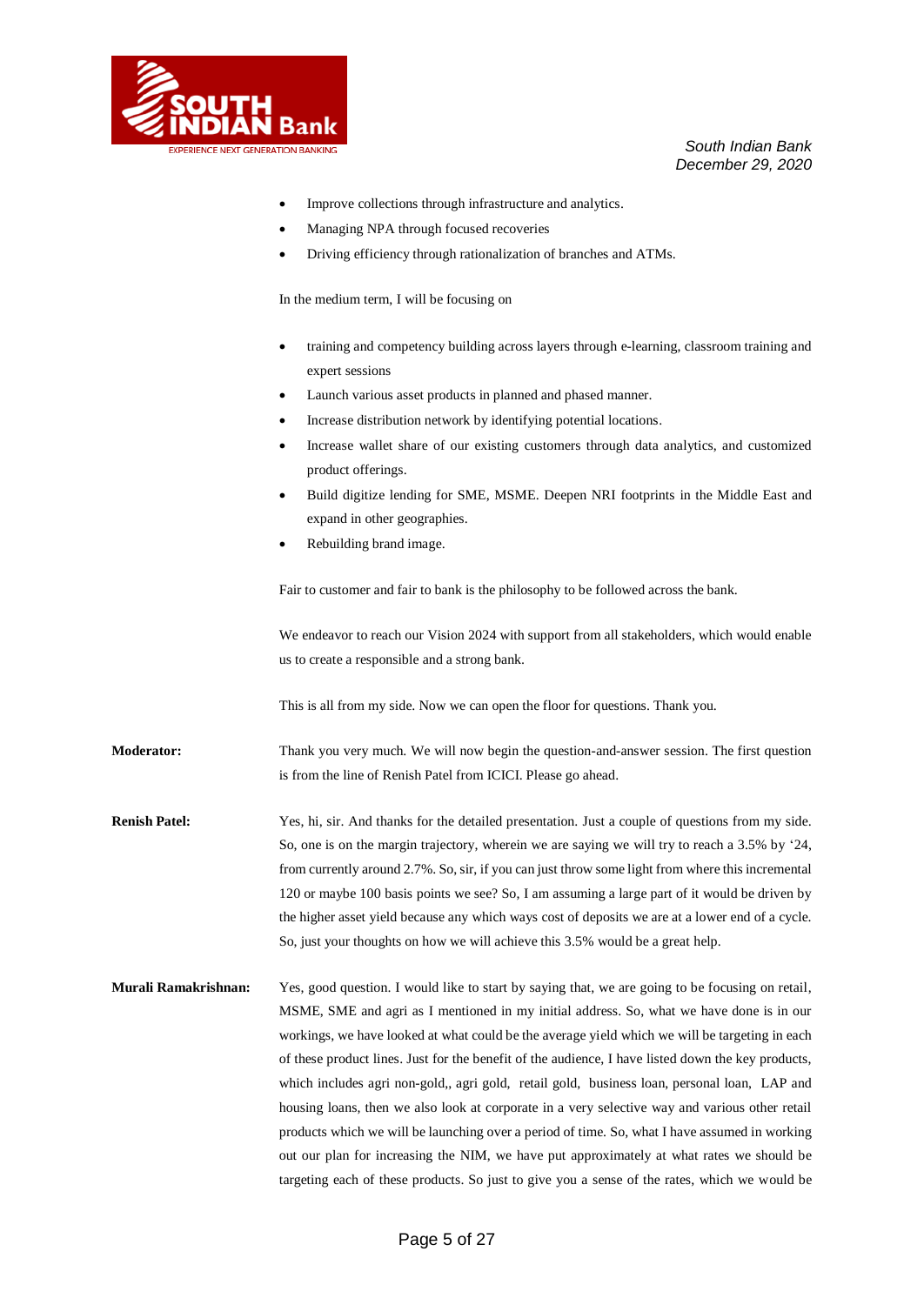

targeting, in agri, it will be anywhere from 9.2% to 10%, for gold retail from 10% to 11.5%, which I am sure is still a very-very competitive rate considering that many of our competition is doing at 13% and 12.5%. Agri gold, we will be targeting anywhere between 9% to 10% which is the prevailing rate, business loan, we have projected a little conservative rate from 9.3% to 10.3% which I am sure we can charge a little more on the MSME side and we can probably leverage our SME book and probably charge decent rate on the lower end of SME Personal loan, which is always unsecured, we will be looking at lending to retail, self-employed segment and professionals. So average rate which I am targeting will be anywhere between 10% to 10.5%. LAP we will be targeting anywhere from 10% to 10.5%. Home loan which is the most competitive product anyway in the market today, our average ticket size probably will be anywhere between Rs. 20 lakhs to 30 lakhs kind of range. And since we are predominantly present in Kerala with reasonable presence in rest of south, ticket sizes may not be very large as otherwise what we would be seeing in places like Mumbai or Delhi. So, there we will be able to charge reasonably good rates of anywhere from 8% to 8.8%. Corporate, we will be very selective and doing it on a need basis. All other retail products, we will be anyway targeting in a range of let us say 10% on an average. So, the rates which I had mentioned, these rates are pretty much reasonable rates considering the present rate at which these products are lent in the market. Given that our focus is going to be on quality, we will be obviously working on an overall average IRR with wherever we need to dilute a little bit on the rate for acquiring very good customer. That's the broad range, which I'm looking at.

**Renish Patel:** Sir, I just missed the yield on the corporate book.

**Murali Ramakrishnan:** Corporate book as we are not communicating it as a strategy, what we are planning to hear is that existing corporate customers who have excellent track record with us, we will continue to service them and whoever we are acquiring by way of a new customer, it will be predominantly in the area of mid-market to lower end of the corporate. So we will be looking at anywhere from 9% to 9.5% kind of rate.

**Renish Patel:** Just a follow up on this. So, of course, we will be revamping, modify our underwriting for existing underwriting process, and, of course, so I am assuming since we will go for a better rated asset, our rejection rate sort of will go up. So, what sort of credit growth are you factoring when we say 13% ROE?

**Murali Ramakrishnan:** To answer your first part of the question, we continue to source the same segment as we have been doing all along. Yes, I agree with you that there could be a lot more rejection. But what we intend to do is, once we formulate policies, and once we formulate a strategy for each of these business lines, there will be a strong communication going to the teams, which are going to be involved in sourcing such customers. So there will be clear articulation of what would be our ideal target customer, and we will encourage our channel partners, if it is retail, and our own employees in case of MSME, SME, to target the kind of customers who we are wanting to target. So with sufficient training, we don't expect them to be sourcing the same way as they've been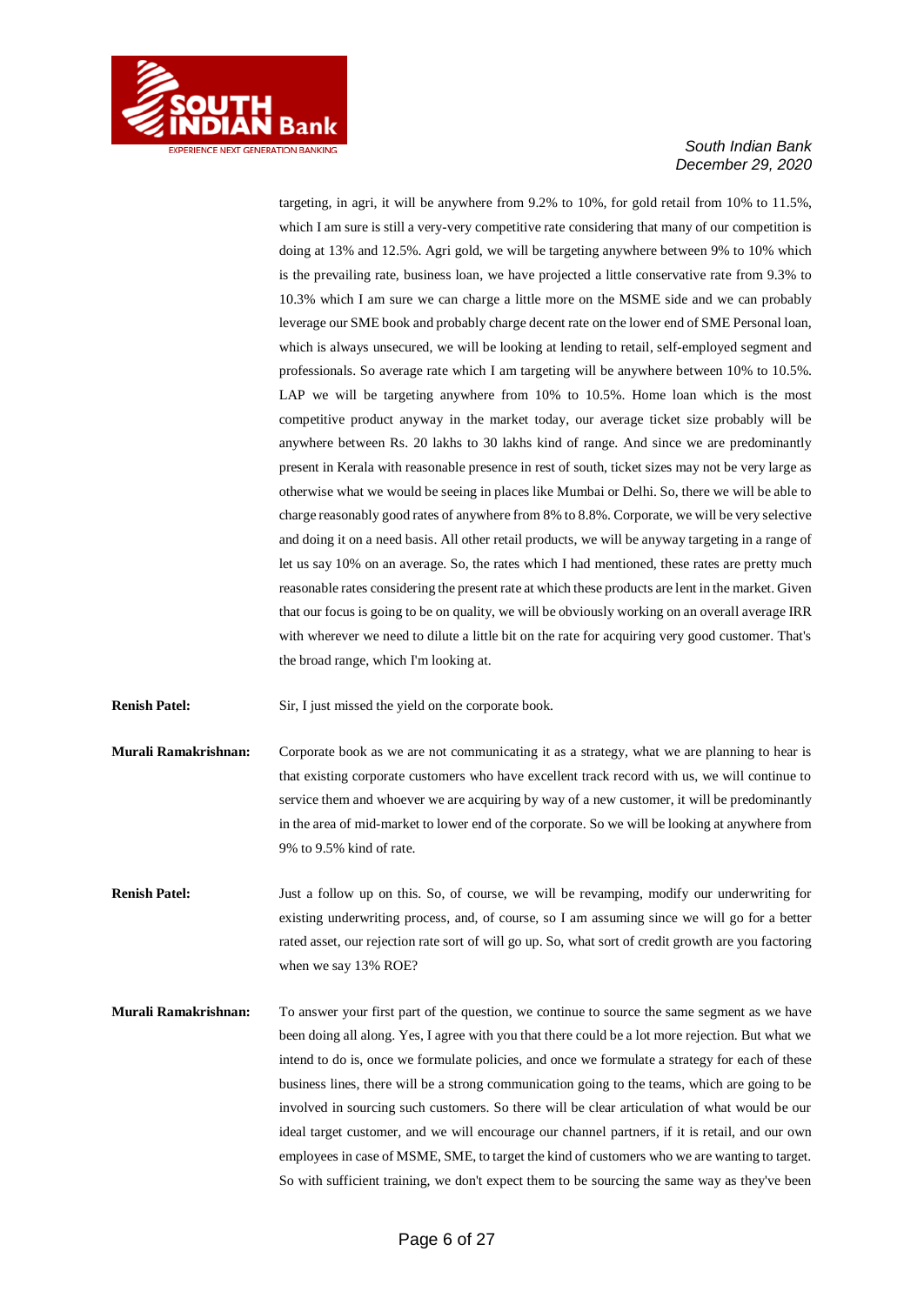

sourcing all along. We'll definitely try to influence the employees as well as our outsourcing agents to source the kind of profile which we would want to do. Therefore, I don't really believe that we will have too much of rejection. Of course, the change from existing behavior to the new behavior will take some time. So, in that respect, we have factored that our growth which we are targeting in the initial few months will be much lower than what we would probably look at on a steady state basis. For agri, gold, we are looking at a growth of anywhere from 12% to 20% and retail gold, we are showing good growth as of now, so we will be looking at 30% to 35% kind of growth. A product like housing loan, etc., we are factoring very low growth till year end and March '22, because we expect the revival from COVID is expected to happen from 1st of April. So, this year, fourth quarter might see some bit of growth, but real growth probably we will start seeing it only from first quarter of next year. So year ended 'March 22, we have projected a fairly subdued growth for products like housing loan. Also, we should remember that these products actually have the maximum competition anyway in the marketplace. Whereas products like PL, etc., where we are very present in a very miniscule way, we are looking at doubling in the first two, three years, because the base is too small. That is the way we have projected our various businesses.

**Renish Patel:** So blended basis, it should be between 10% to 15% range?

**Murali Ramakrishnan:** Correct, maybe you can say year-ended March '22 will be between 10% to 15% kind of growth. Hopefully if things become better in 2023, we are targeting blended growth of about 20%. And that is supposed to prevail for years going forward. These are plans drawn considering the present situation, we will definitely take this as we go along.

**Renish Patel:** Got it. So just a last clarification. So maybe what I understand is that the catchment area for us will remain same, but the customer selection, the customer filtering will go for a revamp?

**Murali Ramakrishnan:** Not only that, even if you look at the presence of this bank in retail, as I'm talking to you is almost insignificant, the way we are factoring retail asset growth by really focusing on products like housing loan, PL, etc., there'll be a host of new customers who will be coming in and we are also looking at retail being a vertical structure like the way some of the large retail banks have built their portfolio from scratch, that is the same model which we are planning to pursue. Therefore, we believe that the catchment area will be far more for retail asset products where today we have very insignificant presence and today the sourcing also is happening through branches, which I am sure you will know that in a branch when so many products are getting targeted, obviously, there is very less time for a branch manager or anybody in the branch really go out and seek the kind of customers who we would want to target, whereas if it's a vertical structure like what we are planning to do in retail asset, with the kind of outsourcing team which would be sourcing for us, they can precisely target the kind of customers we would want to onboard. Whereas products which actually typically do well in the branch structure is gold, MSME and SME, where there is a very clear geography identified for the branches. Given the restructuring which we are doing in the liability structure, both in the branch as well as in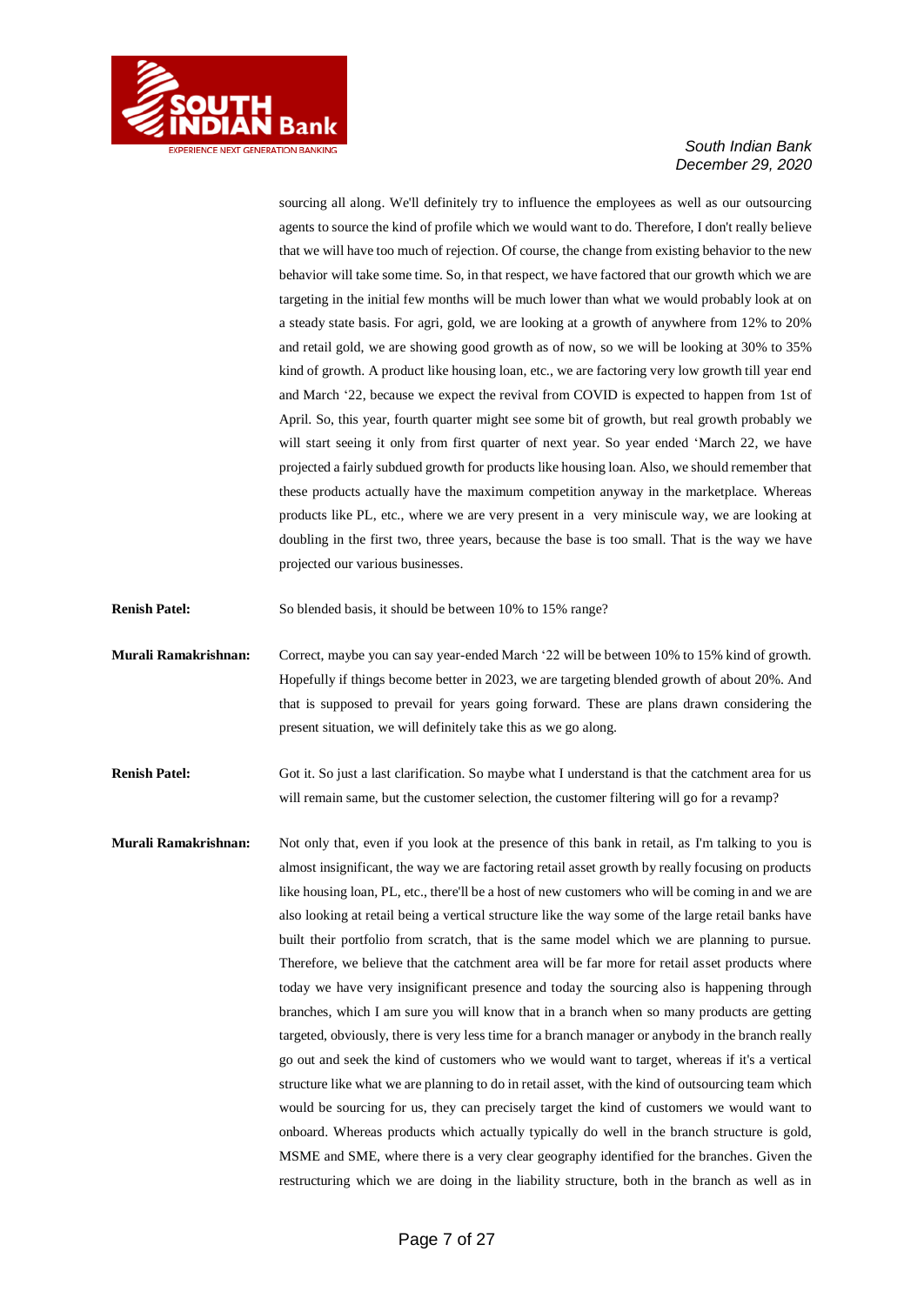

Regional Office and with a new cluster layer coming in between branch and region layer, there will be lot of time available for the branch manager to focus on building business. Today instead of spending 100% of his time in firefighting in the branch with the cleanup of the structure and decluttering of the processes, we believe that at least half his time would be spent in sourcing the kind of customers we would want to target.

**Moderator:** Thank you. The next question is from the line of Mangesh Kulkarni from Almondz Global Securities. Please go ahead.

**Mangesh Kulkarni:** I just wanted to know our strategy on the asset quality. We have not mentioned anything on the asset quality front.

**Murali Ramakrishnan:** The way we are planning for quality of underwriting and quality of sourcing is basically flowing from the strategy statement, which I mentioned, where we're talking about profitability through quality credit growth, and I also mentioned about using analytics for better underwriting, etc., So, what we are planning to do is one of the key ingredients for building any strong retail asset book is to have a good credit model for underwriting especially in the retail, MSME and SME. Today we have a lot of data available for sourcing good quality customer. So, we are in the process of building or create models for the retail products which we are planning to launch. And with those credit models and with the kind of portfolio management tools like drawing up vintage curves and tracking the quality of sourcing with month-on-month book on x-axis with the delinquents on the Y-axis, we can actually target whatever is ideal vintage curve which we would want to chase. So, as we keep building the book, we will keep comparing the quality of the book which we are building as against the ideal loss, which we would want to have. So we can probably keep tweaking our policy as we go along. Our underwriting standards and quality of sourcing will get tweaked as we see how the book is getting built. And for each of the product lines, we will have a very clearly demarcated target delinquency and the target Net Credit Loss (NCL) which we would want to have in each of these products.

**Mangesh Kulkarni:** So in terms of any numbers you would like to give for the credit costs and all these things for FY'22 and next year as well for the bank as a whole?

**Murali Ramakrishnan:** Bank as a whole I don't think I'll be able to discuss that now. For the new products which we are envisaging as part of strategy we have worked out what will be the likely NPA coming out of that and what is the yield we are looking at and the NCL which we are targeting. As far as the bank is concerned as I discussed in the Q2 analyst call, we are closely monitoring the recovery happening post lockdown situation and the behavior of the cases which were under moratorium. So just a few more days you will get to know everything about Q3 once we come out of the results of Q3. PCR is one of the issues which I'm sure all of you have been focusing on. We have drawn a plan to improve PCR from the current level, excluding write-off. With the way we are envisaging to build the book, we want to take it up from mid 40s kind of level as on Sep 2020 to 65%-plus kind of level by March '24.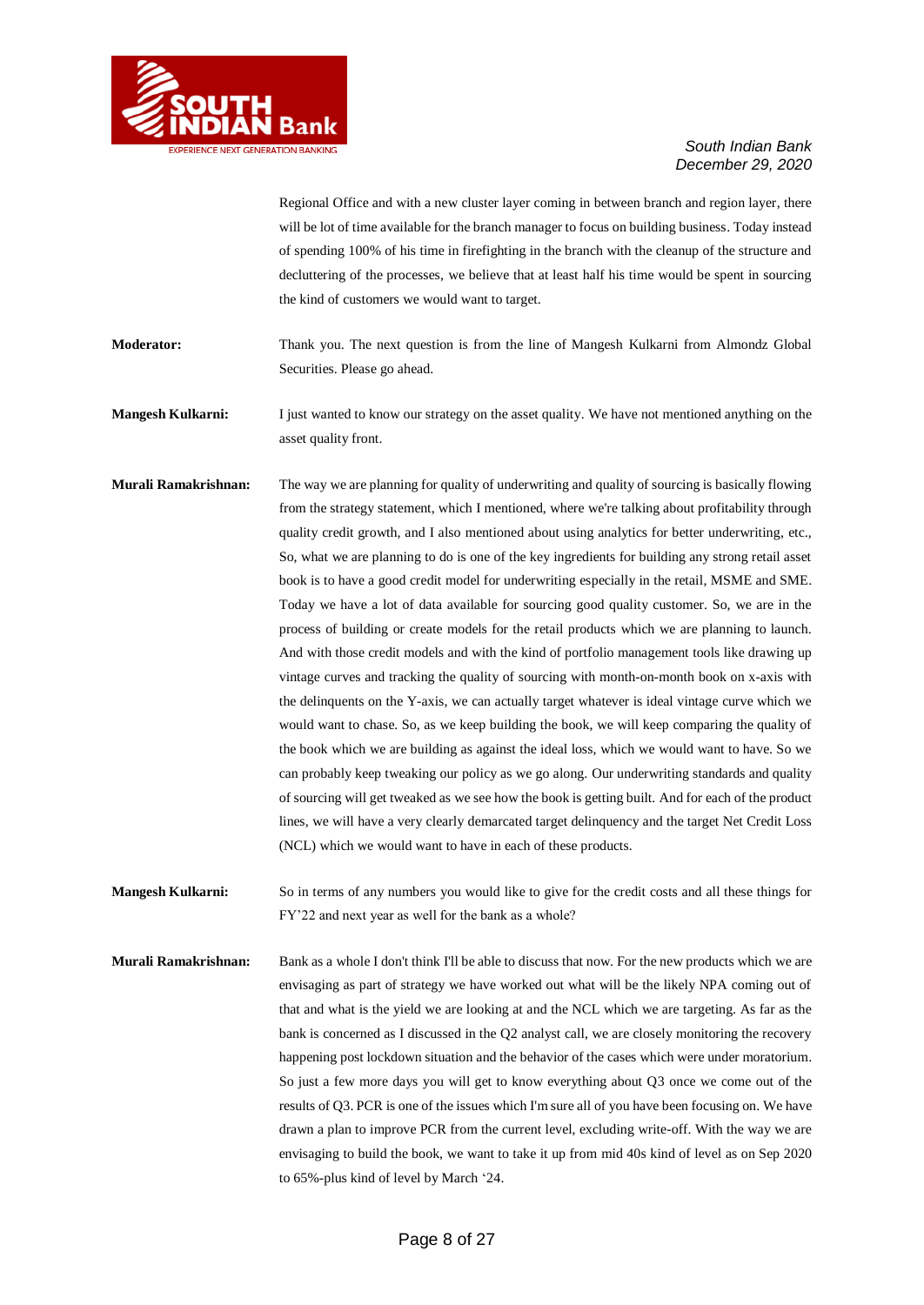

**Moderator:** Thank you. The next question is from the line of Saket Kapoor from Kapoor & Company. Please go ahead.

**Saket Kapoor:** My question to our MD sir. As per your pedigree from where you have been an ex-ICICI banker, what are the key areas where improvement is needed to improve the image and build shareholders value for South Indian Bank? It is quite clear that going forward we are coming up with the share sale issue. And these projections are somewhat giving us that direction which will be pressing towards your forward investors, the investors would be joining. But what about the investors who have lost a lot of value over the years? What are the key changes in the system you are trying to build going forward so that shareholders value can be created?

**Murali Ramakrishnan:** I think the entire effort in drawing up a strategy plan is to basically look at the areas where the bank currently is not doing well, what we need to do to really improve the performance of the bank in all those areas. So, this is what we had identified as a strategy statement and also the building blocks which will help us to reach the strategy. The entire effort is basically to take up the performance of the bank from the current level to a significantly higher level, for which we have envisaged what kind of products to come up with, what kind of processes to follow, what kind of tools can we make use of, what kind of employees' competency we need to build in, what kind of philosophy with which we should engage with the customers. And all those are spelt out in the various Cs which I mentioned about. So what I believe is, while I completely acknowledge that the shareholders might have lost money, or they indeed have lost money, they are looking at probably the price at which they would have bought or the price at which they would have taken part in the rights issue in the past. But I think the best thing which I can do is to make the bank perform better in the days and years to come so that there is an inherent value seen by both the existing investors as well as the potential investors who will be coming into the bank, which I believe will be reflecting the true worth of the bank. Today, despite the book value per share being quite high at close to Rs.30, with the face value of only Re.1. It is clearly not enjoying the kind of discounting which you should be enjoying. Clearly, that probably has got to do with the way the bank probably has been perceived by the set of investors. So I think it's my endeavor to a) make the plans available and known to everybody and b) following that up with a performance which would probably backup or support the kind of plans which I'm sharing with. I think with consistent performance and with a good intent to really take the bank to the next level of performance. I believe it's just a question of time before new investors as well as the existing investors start seeing value in the stock. To make the bank really exploit the new opportunities, we certainly need capital to be raised which can come from institutional investors or from existing shareholders. Maybe we can envisage in what form and in how much quantity we would want to raise future capital needs of the bank, can be decided depending on how well the plans are panning out.

**Saket Kapoor:** Because when we look at these incumbents, not to mention people like Bandhan Bank and others and the way they have serviced at the pyramid to bring them up and the default at those levels remaining so low and we are servicing the corporates and those people defaulting every now and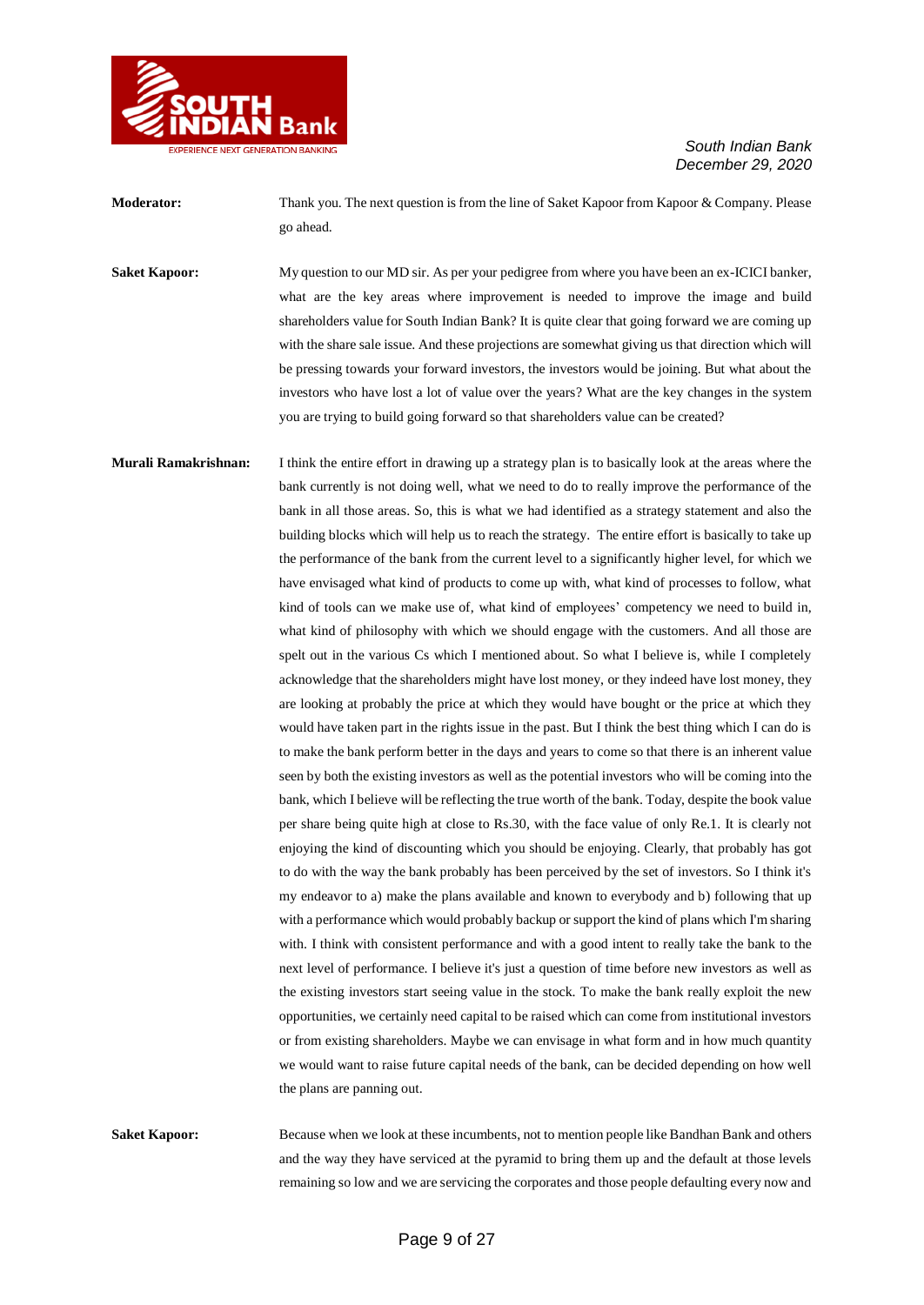

then, so sir, this definitely puts a question mark on the ability of the management to execute the business plans as per the banking norms. So sir, how should we investor believe that whatever you are trying to express today holds ground going forward three to four years down the line? My point of pessimism is clearly reflected for a bank having a market cap of 1,600 crores. So, even small, mid cap companies earning 30, 40 crores profit, are trading at higher market cap than the market cap of bank. So, the people are pessimist, and it would take drastic measures to improve the image going forward. Had not that been the case, the stock would not have been trading at levels which it has been trading consistently over a period of time destroying a lot of wealth for all categories of investors.

**Murali Ramakrishnan:** Let me just take your observation split into two parts. One is you mentioned about Bandhan Bank and their ability to service a lower end of customers which is typically microfinance customers and their delinquency being low there. You should remember that these banks which have got licenses, most of them were microfinance companies who have been given small bank license. So, by virtue of them servicing such customers in the past, particularly, they were very strong in certain geographies of the country. So, they obviously had the advantage of continue to service those customers with their banking requirement when they were given a license. So, it is true that as you go more and more granular, you are diversifying your risk, therefore, your potential to lose money to that extent will be less even if many customers default, because your average ticket size will be smaller. So, this is true for any small bank and this is true for even larger banks which have grown their retail book in a much larger way compared to their corporate book. Unfortunately, in SIB, if you look at the past, the way the bank has been targeting the customers, there has been a predominant focus on the corporate especially on the large corporate cases, by virtue of them taking really large exposures which led to high concentration risk on several cases with very high exposures. Obviously, when economy was not doing well, which is not necessarily to do with how the bank is run, it is true for all those banks which were focusing on large corporates, all of them were hit because of the general slowdown in the economy during the phase of 2012 to 2017 when many of the project lending as well as large corporate cases have gone into difficulty. And rightly so, this bank which has been focusing on showing good growth rate of advances by doing lot of large corporate cases at that point in time also suffered the same fate. So, what is the way out for a new incumbent like me? I need to correct this unfortunate situation of lending to large corporates at a level which is disproportionate to the size of the bank. Therefore, I am clearly saying that I will not focus on large corporate cases. I will restrict the ticket sizes not more than 25 crores as far as my corporate banking strategy is concerned. And I am trying to diversify the risk into retail. Therefore, my focus is to grow retail book in a big way. And there again, I am saying that I will not be relying on human judgment alone for taking credit decisions, we will definitely back it up with a strong credit models, and we will back it up with the training requirements for the employees so that we create a strong workforce, which understands these businesses and which knows what to underwrite and differentiate a good deal from bad deal. So this is how we are trying to correct the situation which has led to the present state of the bank. Coming to the question as to why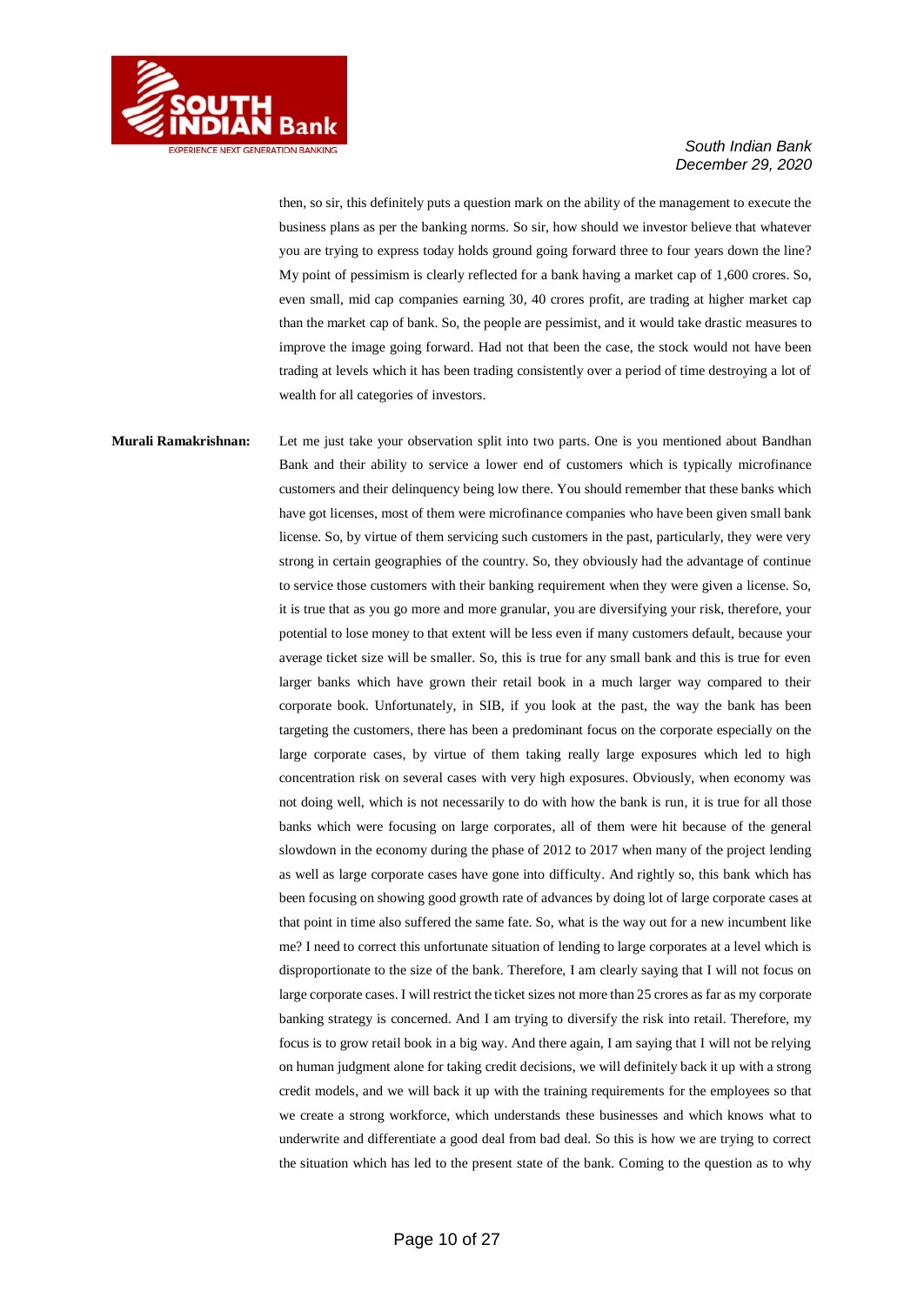

should you believe me? I mean, obviously it's your choice to believe or not believe. I can only go by what you should see my credentials, what I have done in the past, and what I'm articulating now, and whether you are able to see coherent logic in what I'm saying and whether the facts which I am trying to back it up with do they make sense, can it all really lead to the end result which I am targeting and then you need to keep looking at how the bank is steered over the period of time and then make your own judgment. I only wish and hope that economy also helps me, and situations also help me to really implement some of these things which I'm articulating. Obviously, as we go along, we will try to keep tweaking our plans accordingly so that we don't miss the big picture which we're trying to achieve through combination of various activities.

**Moderator:** Thank you. The next question is from the line of Deepak Agarwal from Axis AMC. Please go ahead.

**Deepak Agarwal:** So wanted to understand, why this capital raise now, why not degrow the balance sheet, let some of these corporate advances which are lower yield products or any of the other products, let it run down, try to groom the profitability up. So, the way as outside investors we see is for Rs. 65,000 crores loan book and a market cap of Rs. 1,600 crores, it's next to impossible for you guys. So, why not release capital here? I understand on tier-1, we are on the lower side compared to the system. But instead of raising capital at such low valuations, why not reduce capital by letting or selling down some of these assets? Wait for the economy to improve at a point or at least your book, you are far more confident and then looking to grow because see frankly, growth means nothing as investors, even in regional banks, we have seen banks with much, much smaller sizes who are focused in regional geographies and not being pan India command much more market cap. So, your thoughts on this sir how are you thinking?

**Murali Ramakrishnan:** Basically, one thing we must remember is that the existing book carries certain kind of flavor of the quality of the portfolio. On the other side I would want to bring in here is that when you are trying to just let it run down, good cases will run down and bad cases will not run down, you will end up actually having a denominator also coming down and with a numerator of bad cases going up. It will only worsen the situation. I have done this before in previous organization also. When we were running retail book, with size of about Rs. 1,20,000 crores plus we had a problem in unsecured products. We had taken three years to correct the situation of taking out the bad cases and supplementing it with good cases so that over a three-year period, we can churn the entire portfolio and the portfolio will become good. This is no different from that. We cannot let something just stay idle and run it down and then expect things to become better, it won't. So, we need to supplement it with good quality additions to come in so that obviously you can't replace the entire corporate with that much of retail to start with, but your plan should be to ensure that you are able to not only replace it, build it over and above that over a period of time, till that the time you need to manage the ship which is currently in trouble. So slowly steering the ship in the right direction by ensuring that we keep moving, not idle, and at the same time, we need to do all the right actions so that we are able to manage the portfolio from not creating too much of damage to the bank, at the same time compensating it with the good quality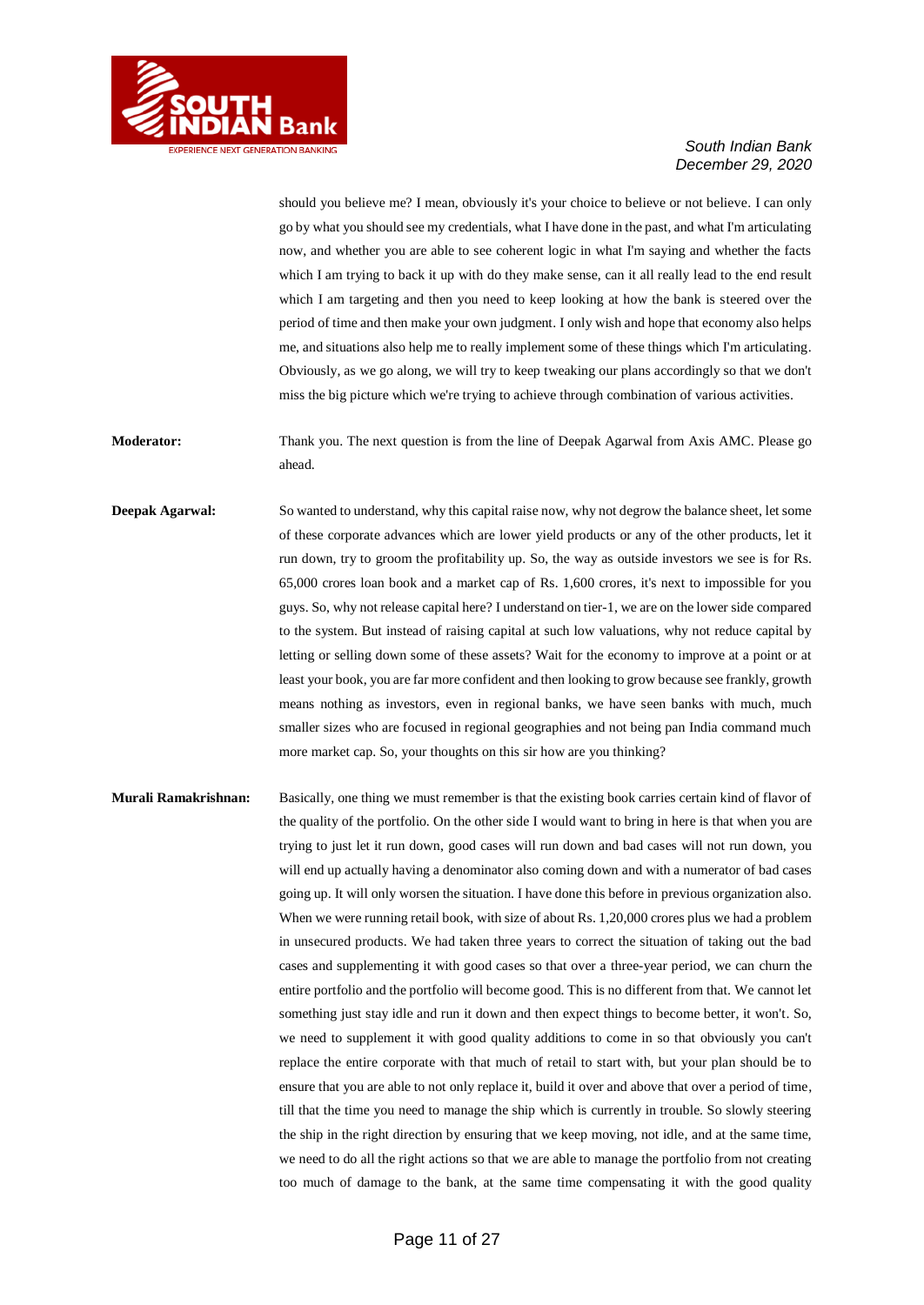

portfolio. Therefore, the key here is how good are you able to increase your portfolio with good quality cases so that your delta loss rate is much smaller than what you're experiencing. So, in the initial period when corporate book is not fully replaced by retail book, to that extent your denominator will keep coming down, also compounded by the fact that COVID situation is definitely hurting the entire banking system. You will certainly see a little bit of surge in the NPA numbers. But over a period, as you keep building the retail book, you'll be able to bring it back to the trajectory which you want. So, I would tend to think that it's not a good idea to do nothing and then expect assets to get sold. Today, given that many courts are not working, ARCs are not able to recover, if you look at the NPA recovery which is happening, it's hardly anything in the entire eight to nine months of this year. So, it's not an easy situation for you to sell your portfolio at any price which you are thinking of selling. So, we need to manage it. And this has worked in many banks. That is why I know that this is something which given the right kind of efforts and right kind of planning definitely it can work.

- **Deepak Agarwal:** My second question was on the regionals. So, one is, we are extremely heavy in Kerala and our understanding is generally Kerala is a liability market, not a credit market, because obviously, it's a lot of expats and there are very small industries, I would say. The second is we also have a pan India presence. So, what we have seen is as far as you remain regional and ex-Kerala is people typically believe, it could be right or wrong, that's a separate thing, that Kerala is not a market to be in credit, and we also want you to be smaller just because of being on the regional side, you don't have access to capital the way the larger banks have. So, your thoughts thereof will you bring down Kerala and will you consolidate to say only southern parts of India compared to being pan India?
- **Murali Ramakrishnan:** I think the way the bank has been set up, bank which has been in existence for 90-plus years and clearly the bank has been set up with its origin trace to Kerala. So, clearly the vision of the promoters and the way the bank has been run subsequently for several decades is to take care of the business communities' requirement in the Kerala region. That's the reason why out of the 20 regions which the bank today has, 10 regions are present in Kerala. So, yes, I agree that when we work for banks, which are not Kerala-based, when it's based in Delhi or in Mumbai or anywhere else, we always looked at the Kerala to be a market which is not a big market. So, even amongst the South, the states probably we would tend to think that Andhra or Tamil Nadu or Karnataka is a much bigger market compared to Kerala. So, now I have a choice of growing the Kerala market to capture its potential which is available there by virtue of our extensive network, where we enjoy very loyal customer base. And obviously, as you said rightly, we also enjoy good deposit base over there. So, having said that, Kerala, as a market also has a lot of semi-urban, rural kind of regions, where you have a lot of potential to do products which are suiting such industry segments. Therefore, we will obviously try to do business which makes sense for the location where the regions are present. We will definitely tap those businesses where it makes sense for us to use our distribution network in Kerala to build business on those areas. Having said that, we are fairly very well present in Tamil Nadu. We have a decent presence in AP and Karnataka. We can certainly look at those geographies for supplementing businesses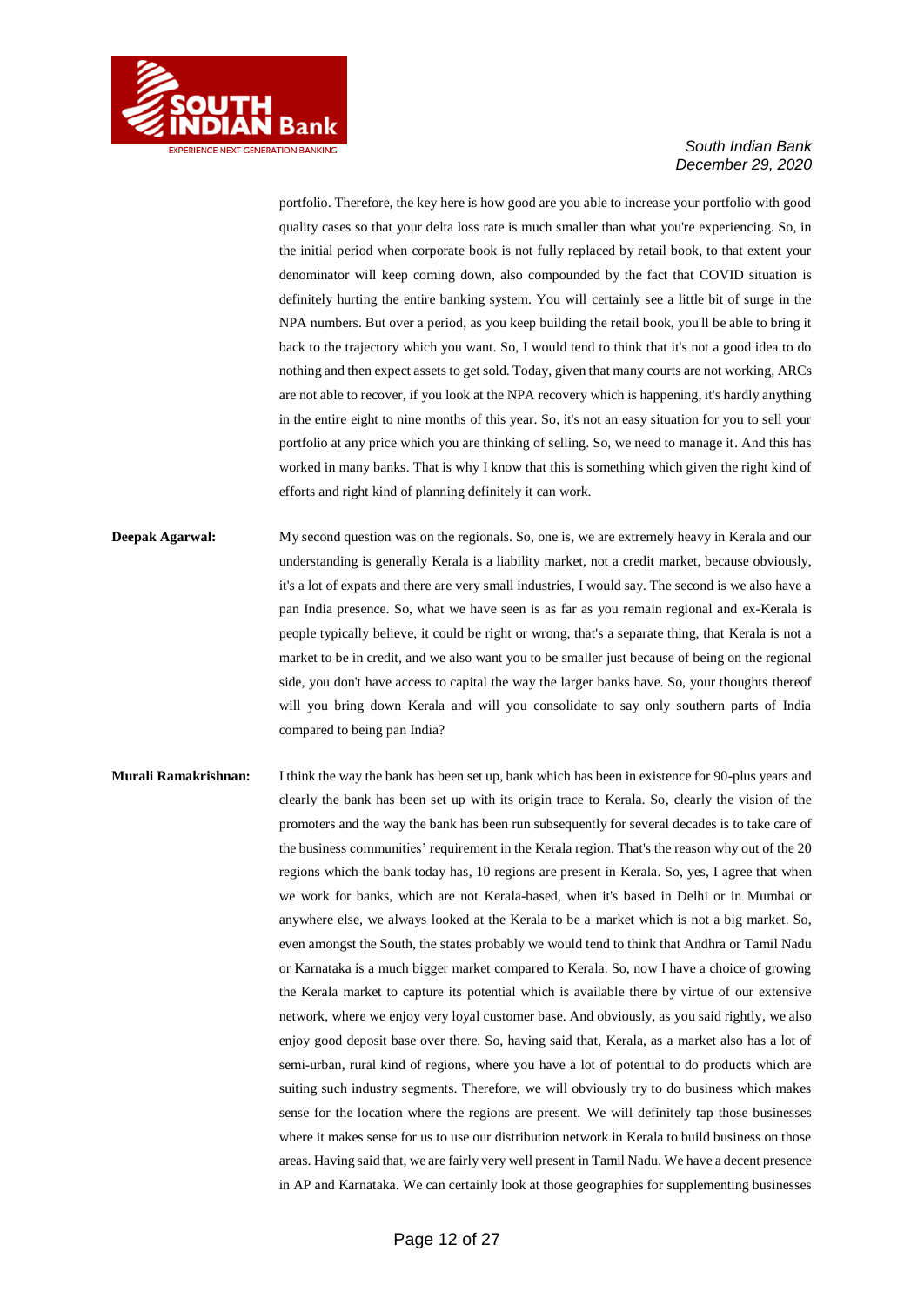

both in SME and MSME. There is a huge potential for agri in states like Tamil Nadu where we have three big regions, which can tap a lot of agri-based businesses. But one thing which I must tell you is that since you're focusing on retail hence clearly the sourcing is going to be through outsourcing. So as long as we have a network of our channel partners and network of people to manage those channels, and we are able to process those requirements by using advanced tools, frankly, I am not restricted by Kerala alone for my retail market. When I'm looking at home loan, for example, there is nothing which stops me from hiring let's say a hub in Mumbai and having a credit hub in Mumbai for processing my proposal and having a credit guy sitting in my Bandra office to clear proposals, which can probably take care of the entire West requirement. So, I am not restricted in that sense by virtue of my limited presence in those geographies. The presence I have is good enough. Only thing is we used to manage those channel partners, the retail businesses which are run with outsourcing teams to source for you, there are things which you need to do quite well to ensure that those channels understand exactly what you want and those channels are really working for you so that you get to see the good leads, which are coming to them. Otherwise, you will always be in the periphery. And obviously, the rest of the deals will go to the large banks who might probably give them higher payout or whatever and then we probably might be getting the leftover ones, which may not be in the good interest of the bank. Therefore, we need to play it the way I am envisaging. We tap what is available, wherever we are present extensively, we will tap all those businesses with quality in mind. And whichever businesses which I'm planning to ramp up our launch, we will ensure that we put the right infrastructure to back it up with analytics, with collection and with credit, and with the kind of agents who will be sourcing for us, I believe we have the right ingredients for building a good portfolio in those locations.

**Moderator:** Thank you. The next question is from the line of Gautami Desai from Chanakya Capital Services. Please go ahead.

**Gautami Desai:** Sir, you said that you are open to raising capital, and it could be non-rights as well. So previously, I remember that management has made such attempts and then Mr. Mathew held it, I mean, he did not do it, I mean, he never spoke of non-rights issue and we're very grateful to him, because raising money at anything below the book value is extremely detrimental to the current shareholders and to send out a very wrong message to the shareholders as it has always been doing. And I think, what right now the bank is paying for is, this karmas of the past, which we don't want to repeat. You yourself said that you are not aiming for a high growth in the coming years. So I would strongly back the suggestion of previous analyst who said that, you must like kind of walk the talk, grow your profitability, show what changes that you are going to do is going to work, and then I'm sure the market will be ready to give you the price that you want. Otherwise, it will be extremely unfair to the existing shareholders if you do anything other than a non-rights issue.

**Murali Ramakrishnan:** I noted on your observation. We will do what is best for the organization definitely.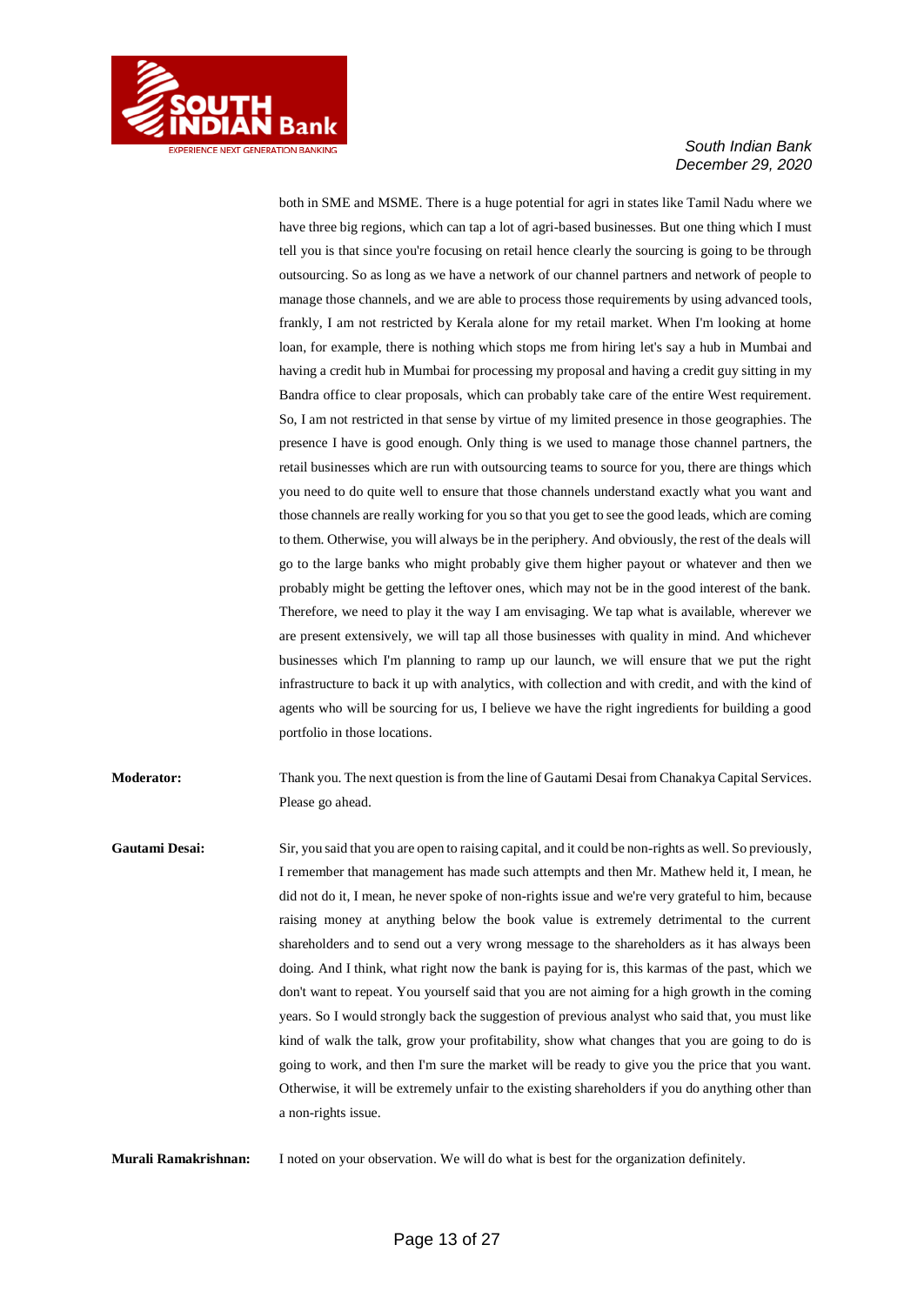

**Moderator:** Thank you. The next question is from the line of Rohan Mandora from Equirus Securities. Please go ahead.

**Rohan Mandora:** I want to understand on the corporate side, like as you indicated in response to an earlier question that there are some concerns that are still there. So as we are targeting, say 2024 ROAs of close to 1%, when do you expect the stress in the portfolio to be over or maybe the profitability in that portfolio to normalize, while we look to upfront some of those recognitions in next two to three quarters or will it keep trickling down on one and a half to two years, some color on that would be helpful? You also talked about in your opening comments about some changes in the KRA for the employees. So, if you could discuss some further details, what are the specific changes that we have brought about across segments?

**Murali Ramakrishnan:** The first question is with respect to corporate portfolio. We have been actually reducing our corporate portfolio from as high as 48% of our book to currently about 25% of the book. So, we are clearly not targeting lumpy corporate deals. And even in terms of focus on corporate as I mentioned, it will be very selective focus of building corporate book. That is basically to take care of the incremental book not really giving us any kind of problem and to ensure that the existing book, whatever issues are there, they are managed and either they are made to run down or we do appropriate action to get rid of them. So we expect 25% of our books still in corporate, of which I am sure if you look at even Rs.100 crores plus kind of cases, we still have close to Rs. 5,000 crores kind of book So, while many of them are better rated corporate, there are corporate which are not that well rated, they are still in like what I had mentioned in my Q2 analyst call, there are some couple of cases which are BB also and which are on the verge of becoming NPA. That is the reason why we gave a guidance on how my NPA will pan out in next two quarters We expect that by virtue of thinning down our corporate book and by parallelly building the retail book over the period, we expect the problem arising out of corporate will not be in the same intensity which it used to be there because earlier when you are doing a lumpy case, and one of them becoming bad, it can be as high as 100 crores, 200 crores or 300 crores for the bank, which is a very large ticket size for the bank. Since we have been continuously reducing our exposure in terms of ticket size, as well as in terms of growing that book, I believe that this will pan out over the next 12 months to 18 months, we expect it to sort of slow down considerably and which may not really be impacting the volatility of the performance. By then hopefully, we'll also have a good base of retail etc., to backup this. And your second question was on KRA. As competency building is one of the things which I mentioned as one of the 6C's. And as I'm talking to you, we are obviously looking at restructuring our liability branch and distribution network. Once we declutter the operations there, clearly the role of each of the employees in the branch and the role of the branch manager, cluster head, regional head and others, will be revisited and we will be drawing KRAs which are appropriate for the roles which are envisaging them to do going forward. So, it is a WIP, we will be making those changes as we go along, and we expect it to be sort of put in place over let's say, nine to twelve months' time, because some of this will also need planning in terms of how you look at the human side of this performance and how you take care of the structure, which is existing there, and how do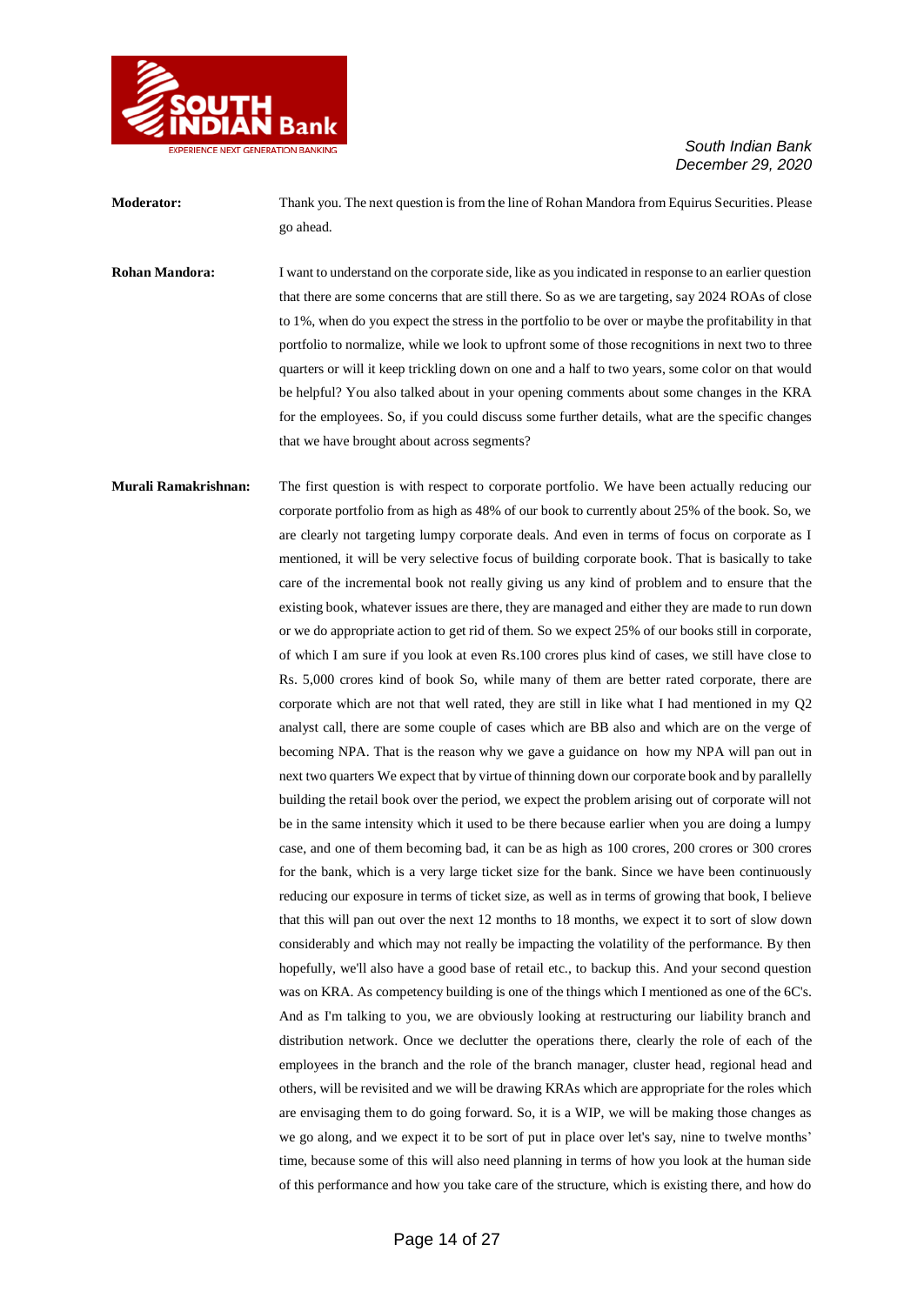

you bring in competencies, so that to the resources which are handling the specific job. It would require some bit of readjustment and restructuring of the teams also.

**Moderator:** Thank you. The next question is from the line of Sohail Halai from Antique Stock Broking Limited. Please go ahead.

**Sohail Halai:** You've said that you have been working on new credit models. Just wanted to understand excluding corporate, so, corporate was a challenge, we all understand that, but excluding corporate, where were the gaps in terms of the current offerings in terms of SME, agri, retail in terms of underwriting as well as in terms of the pricing of the product and how you intend to fix that?

**Murali Ramakrishnan:** See, in terms of underwriting, clearly, the methodology which is currently followed is manual underwriting, both for retail as well as for SME and MSME., though the tools like bureau picking etc., is happening, but clearly the way underwritten is predominantly manual underwriting. We have a centralized credit outfits which carry out credit underwriting of cases team exclusively for retail, MSME and SME and a set of people who are doing corporate. While the fabric of that will remain, but we will obviously complement the human skills which is available with the tools which will help them to take much better decision. So that's where this grid models coming in, and even the platform on which we will be onboarding retail case will be coming in, and we'll also be using these platforms to have data coming in from all other external sources available, for example, GST data or even data from packages like probe-42, or save risk or any of those. We can make use of those tools which are available in the market today to strengthen the quality of underwriting which we do. And the underwriting obviously as we have done on a well written policy, even the policies will be tweaked depending on what we are targeting and what kind of offerings we would want to do. So there will be a whole lot of work, which will be done in the areas like policy underwriting, in building competency, in reviewing and portfolio management and in beefing up our collection. So today, it's there, but it requires a lot of strengthening. So that is on the structure side. As far as the rate is concerned, clearly, the need is to equip the team to really price the risk which we are taking. And we will also be focusing on improving the overall wallet share from the customer by doing upselling and cross-selling. So that's another area which is getting a lot of traction, especially in this year, we are seeing traction happening there. So with the right kind of partners who are offering best-in-class products, I'm sure the team will be equipped with the tools to sell good quality products to existing customers, as well as new customers who are coming into the fold of the bank. So there will be a consistent effort being made to sensitize the teams about pricing the risk as well as monitoring the performance of the team based on the average yield, which they will be getting for their portfolio. So there'll be a constant endeavor to keep giving them flexibility, at the same time making them really work hard on getting higher rates for the risk which they are taking. Today, probably there is a very less linkage between the risks to the pricing which the team was doing. We will sensitize the team. With more and more analytical tools available and with more and more credit models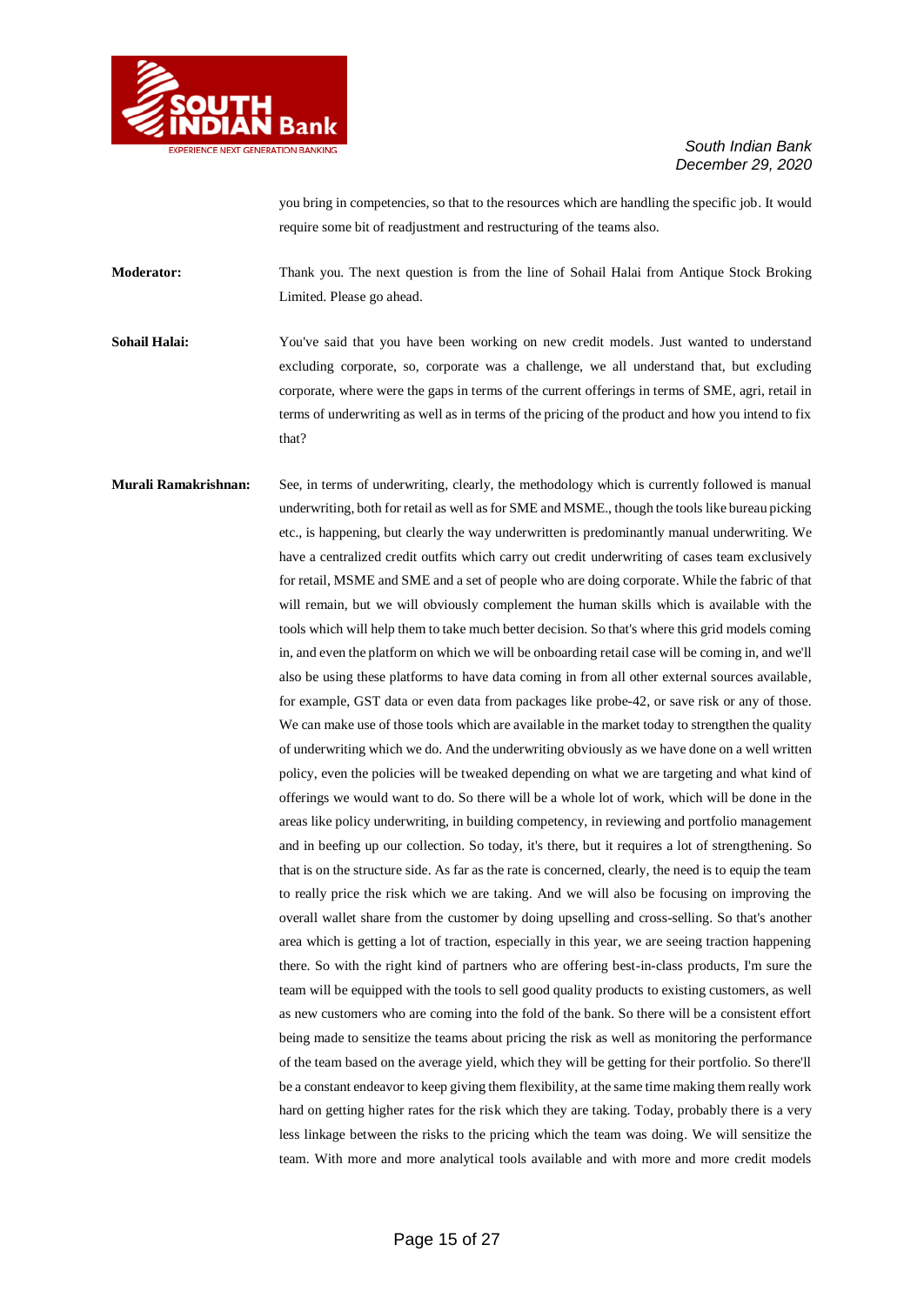

coming in, we will be able to also appreciate the scale in the continuum of risk, thereby you can appropriately price your product so that you are pricing your risk accordingly.

**Sohail Halai:** If I completely understand you're trying to bring about the transformation or basically in terms of tweaking the entire banking the way it works, not only the corporate, but you're launching new products as well as basically tweaking or sanitizing basically the existing products. In this basically how do you see the challenges in terms of employees? First, what would be your hiring plans? And in terms of acceptability in terms of the employees, in terms of transforming the way old age days that they used to work how would you actually bring that about and in how much time could we expect it?

**Murali Ramakrishnan:** Good question. First, in terms of looking at a talent for running these businesses, see, it's very clear that the bank has been in existence for a good number of years. And the bank has been having a workforce which is quite young. As I said in my opening remarks also, the average age of employee base is 32 years. And now I have visited quite a few branches and quite a few regions, I find that the branches have a lot of young engineers, chartered accountants, and for many of them, it's their first job or many of them they've been in the system for two to three years kind of experience. And when I articulate to them about what I intend to get, the kind of response I get, the kind of enthusiasm and energy level shown by employees is something which is seen to be believed. So definitely the impression which probably a few of us who were not part of the bank earlier used to carry, I would tend to think that probably we were not really understanding the composition of employees in these kinds of banks. Now that I'm inside, and I'm able to see the employees who are forming part of this bank, I am actually more than encouraged to say that team is indeed very young, bright kids, and they are really looking forward to getting guided in the right way. And given the right kind of experience and competency building and exposure, I believe that the team will be able to really shape up very well. I have got the experience of working with many of the young recruits from many of the campuses in my earlier job, where once you take the people and give them the right kind of guidance, I'm sure they are intelligent enough to grasp what we are trying to hit at and today by doing it, they quickly get the expertise which is required for doing their function. So I am going to do it in a couple of ways; one is really looking at the kind of training they need, both in the functional as well as in the soft skills. And I am already talking to individuals and agencies which can help us in carrying out a training schedule so that we are able to expose them to the kind of skill sets, which we would want them to acquire. And as I'm talking, we have already implemented the common set of DNAs which we would want each of the employees to exhibit, and I have done at least a three to four times communication to the entire bank on the need for adopting these DNAs. I'm going to be looking at these DNAs not only for assessing performance, but also for assessing the potential of each of the employees for giving complex and bigger jobs as we go along. And I find the response to be really very encouraging. So I would tend to believe that given the right kind of communication and taking the team along, I don't really expect too much of hurdle in them playing a key role in the transformation, which I'm planning to do. So with regard to the talent from outside, yes, now that I've had the fortune of looking at senior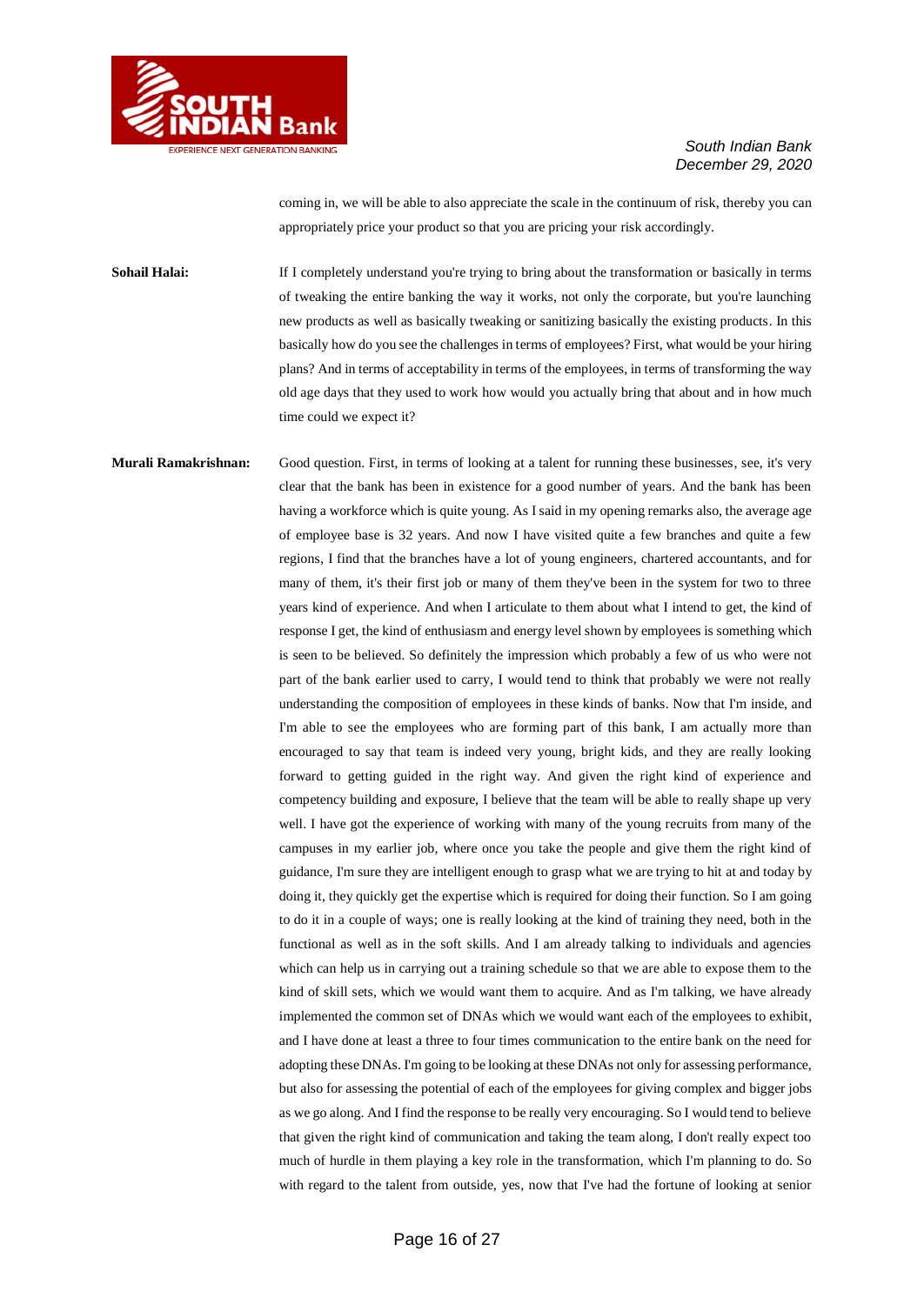

employees very closely, the branches, and the regional offices, wherever we believe that the talent today is not there, especially in some of the retail products by virtue of them, having done retail for a very short period of time, clearly we need talent in those areas. And therefore, I'll supplement those talents by identifying people from outside. In fact, we have already identified people for taking up those jobs and some of them are in the process of joining. These are the resources who have worked with me in the past and moved to many other organizations, and they have got an established track record of having done high quality work in the institutions they are working for. So we are in the process of beefing up our talent with a few talents from outside and parallelly we have looked at the talents available within the bank in the senior management level and we are working very closely with them. In fact, I am doing at least two to three reviews every week with all this senior team which is part of the distribution network today. So I am able to engage with them one-on-one through the various reviews and I could see potential in each of them. And people who are today having the right kind of skill sets both functionally and in terms of soft skills, we are looking at such people for taking up larger jobs in the new scheme of things. So it will be a lot of opportunity for existing talent available in the bank, and with a few slots being filled with experts who will be coming from outside, and obviously the need for ensuring that the team works seamlessly and there is a good cohesive work environment. I think that's one of the important jobs which I need to do as a M.D. of the bank to constantly communicate as to how I want the teams to work as a unit stitched well together for achieving the common objective set out for the bank.

- **Sohail Halai:** Basically, in terms of talent, how are we planning to incentivize them in terms of monetarily, so is it basically that we have been looking at their compensation or the ESOP scheme, so is there any plan and has there been any discussion with you with the board on these aspects?
- **Murali Ramakrishnan:** Yes, we will definitely use all those tools available for incentivizing people. And, the board is completely in support of those initiatives.
- **Moderator:** Thank you. The next question is from the line of Anurag Jain from Bharat Ventures. Please go ahead.
- **Anurag Jain:** I think you almost answered my question which I was supposed to ask. The concern being if you look at South Indian Bank, the cost to income ratio is too high; it is 53%. And with the other banks, the employee productivity is very high which adds simply to the pre-operating profit margin and the profitability, so business per employee is 18 crores and business per branch is Rs.168 crores. So I mean, the scaling, acquiring new talent and the product portfolio mix, which is a new product service you guys are offering, how comfortable you are that this will take its own course in a sweet way in next say a couple of quarters or a year's time?
- **Murali Ramakrishnan:** You are right, the observation, which you made about cost-income being on the higher side is something which you identified as one of the pieces to be worked upon. And there are a few initiatives already been taken both in addressing the cost aspect as well as in increasing the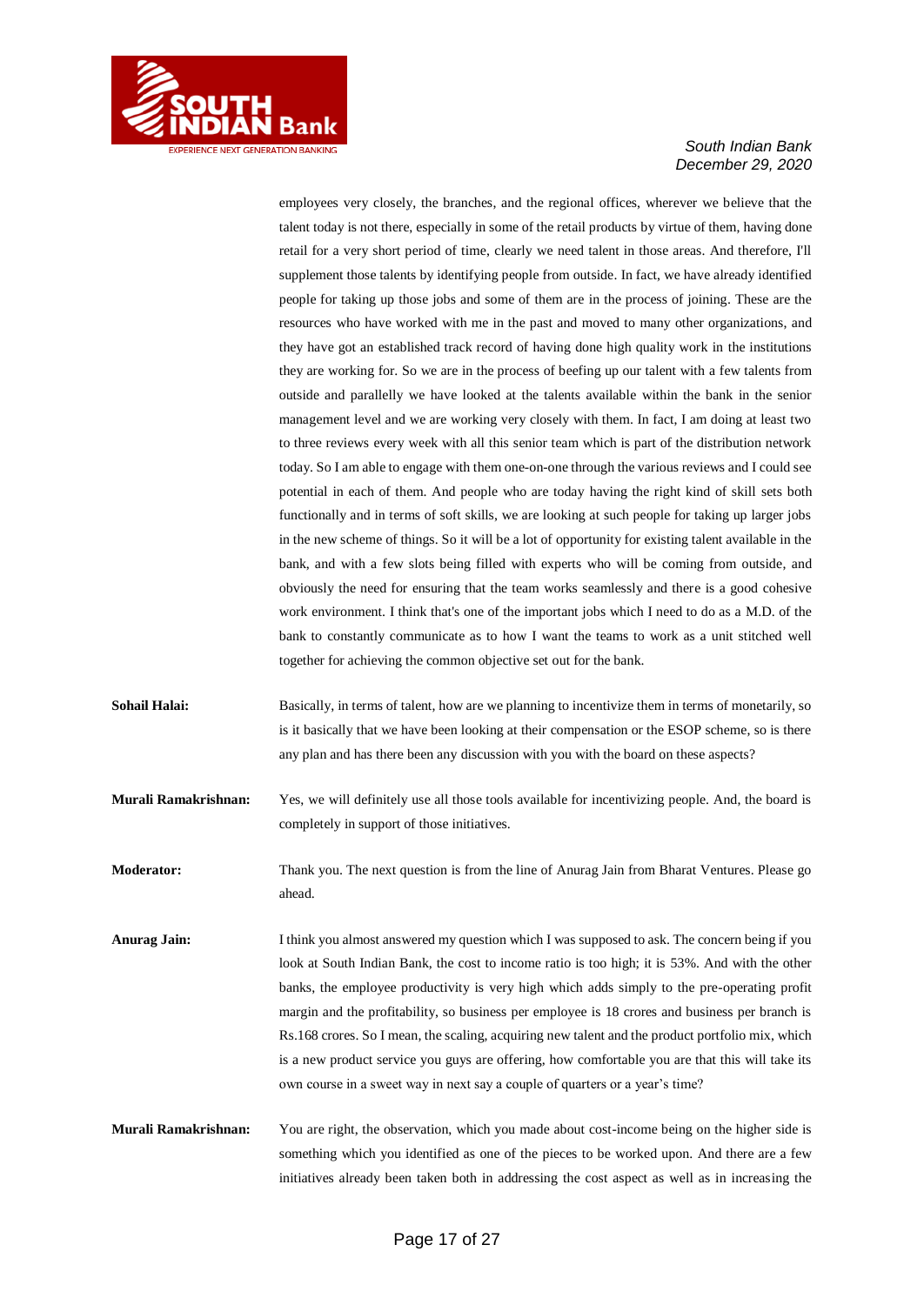

income aspect. So, obviously, it has to be tackled by working at both ends apart from of course, increasing the productivity and efficiency of people so that we get the best value out of them. So, we have drawn plans in terms of identifying unproductive branches, unproductive ATMs which are not today really contributing, but on the other hand, they are actually draining resources, on intensified basis. We are looking at rationalizing some of them, and as I am talking to you, we are also looking at non-profit making ATMs, whether it's making sense to continue, given there is more and more investment to be made based on the regulator's guidelines. So it's imperative that we are looking at the entire thing with a different perspective so that we just don't put good money after bad money. We need to ensure that they are sort of rationalized and at the same time, we need to be looking at customer convenience also. Therefore, we are looking on the cost side by rationalizing some of these and are practically revisiting all our costs with the existing vendors, with the possibility of getting more value out of them for the same cost or reducing the cost. While we do that, the only way to increase income is to basically doing the right pricing for the products which we are offering and differentially pricing for customers based on the riskiness and also increasing the product suite. Apart from that, I think no bank can achieve the desired ROE just by credit alone. So, you need to look at how to supplement credit income through cross-sell and upsell of various other products for the same customer so that you are able to get overall wallet share which will give you good value for money from each customer. So, I think each of these will be attempted and will be pushed to the entire team. There is a conscious effort being made them to rationalize the same, otherwise, these ratios look adversely high. Our endeavor is to correct it by doing these initiatives. And over a period, we believe that we will be able to work at it and we will target to bring it down to a desired level in the next three to four years.

**Moderator:** Thank you. The next question is from the line of Jai Mundhra from B&K Securities. Please go ahead.

**Jai Mundhra:** Yes, most of the questions have been answered, just wanted to understand two things. On the loan mix, I think you are saying that we will be focusing more on retail, MSME and agri. But if I look at your close peer, the bank which operates out of Kerala, I think strategically they have moved outside of retail, MSME, agri to an extent because maybe they have already got 9%, 10% market share in Kerala, but as someone also was highlighting Kerala has been perceived as more of a liability market versus credit market. So, I mean, the question is do you see enough scope for you to do retail, MSME in Kerala or this is probably the entire southern region that you will be focusing on? And at the same time once you hit Rs.1 lakh crore loan book, what should be the corporate share from current let us say 25%?

**Murali Ramakrishnan:** So, when I'm saying that I'm going to be focusing on building retail, it's definitely not necessarily Kerala alone. Obviously, it's going to be making use of our entire network of branches and locations where we are present. So obviously, we will be leveraging the existing infrastructure which is there, but nothing stops us from looking at expanding to new areas wherever we feel that we will be able to source the kind of quality customers we would want to target. With regard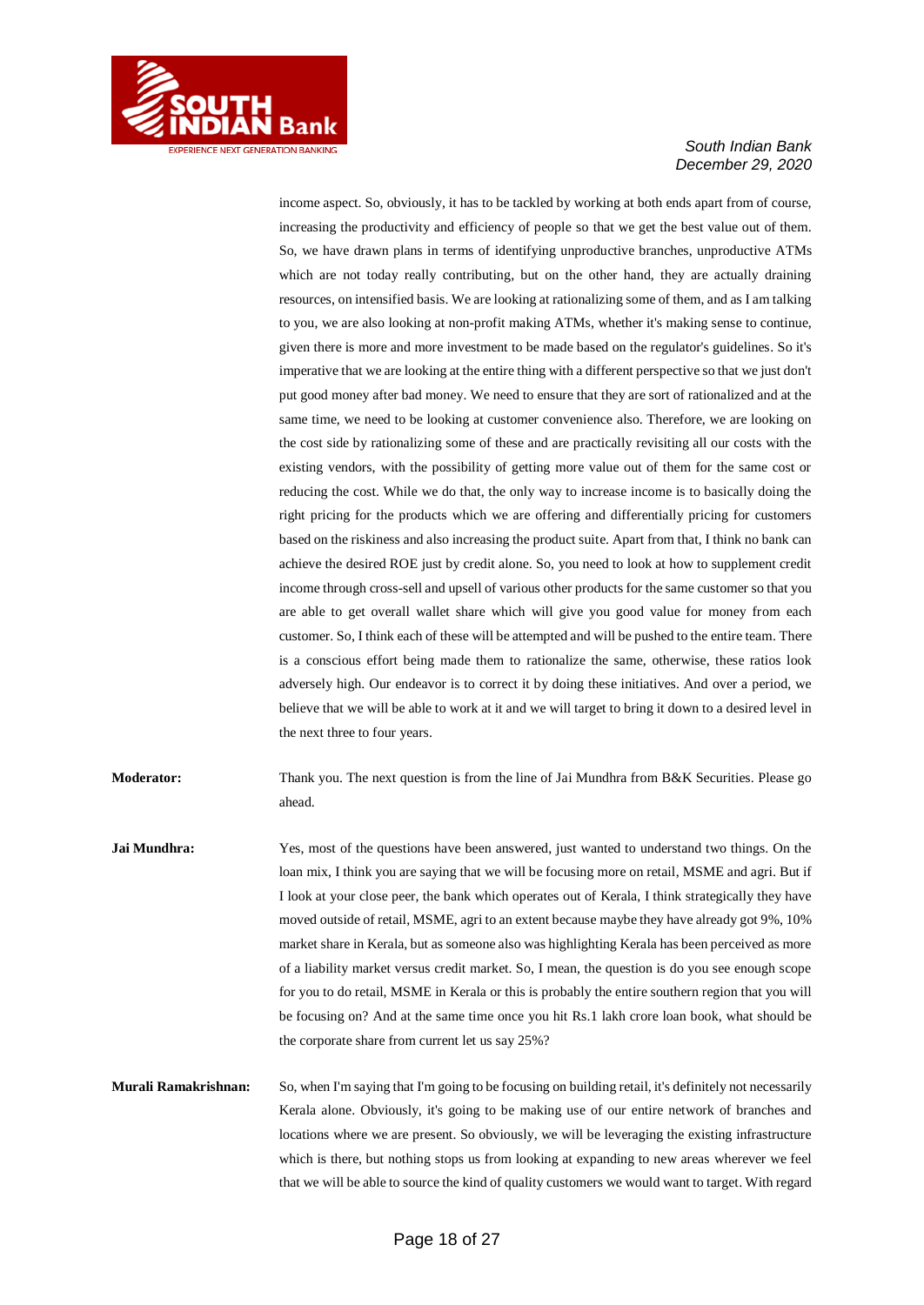

to the other Kerala bank to focusing on non-retail, I think each bank in whatever stage they are in, I am sure the strategies could be quite different for each of the bank. So given the present situation in the bank and given the fact that the bank has to be cheered for realizing its true potential and for managing this transition phase quite well, I think we need to adopt this as a strategy is what I believe. That's the reason why I have drawn up plans on this, because we need to remember one thing that by not focusing on retail, SME, MSME, and if we continue to focus on corporate, there is a potential likelihood of doing the same mistake again, because for you to show a growth over a period of time, you might probably be tempted to do large value deals, which might increase concentration risk. And anyway, market has its own cycle. So, in a good phase, you might be able to grow your book and show good CAGR growth. But when the market turns topsy-turvy, it's when all the NPA formation starts happening. Therefore, it makes sense for us to diversify the risk into other areas of lending. That's the reason why we believe that retail, MSME SME concentration will help us to diversify the risk and it's a hard work, but then, if you do it consistently over a period, you can create a solid performing book as you will not have too much of a volatility in terms of a big loan account going out of your books due to account turning out to be bad, which can probably swing your performance parameters for a quarter. All that to a large extent will be curtailed if you diversify your risk. And with respect to composition, as I said earlier, we will continue to be servicing existing large corporate customers who are performing well with us and selectively new customers going forward with average ticket size of Rs.25 crores. So, in terms of building the other book, that will lead to definitely the corporates contribution in the overall scheme of things to come down. And also, we should remember that corporate will have its own rundown also because we may not want to take more than certain exposure with certain corporate. So, clearly they will be looking for going to other banks. To that extent, you will also have a run down or exit or we might also have a forced exit in some cases which we believe can help us save some provisioning, So, with all that, we are looking at degrowing corporate book maybe till about March 23, it will be degrowing even with the addition of new cases coming in with the rundown of existing book and after that, we probably be looking at lower single digit kind of growth in the corporate book. Whereas all other books we are planning to grow in stronger double-digit growths.

**Jai Mundhra:** And the second and last question on organizational structure, I think we have given a slide as to the new organizational structure. If you can highlight what are the changes here?

**Murali Ramakrishnan:** As per regulations, Chief risk officer, chief financial officer and chief compliance officer is supposed to be reporting to MD  $&$  CEO. For example, head, vigilance and audit, it cannot be reporting to anybody other than MD & CEO. So, some of these by design obviously made to report to me and that is how the structure has been arrived at. What is new here is clearly Head Business, Head Credit, even this was there, earlier it used to be called operations where some of even control functions like HR were also forming part of so-called operations. So there are some nomenclature related clarification also. But the one which I put now as part of my presentation we look at it with a clean structure where we are saying, Head Business will be looking at sales function of all business lines, Head Credit will be looking at obviously credit function of all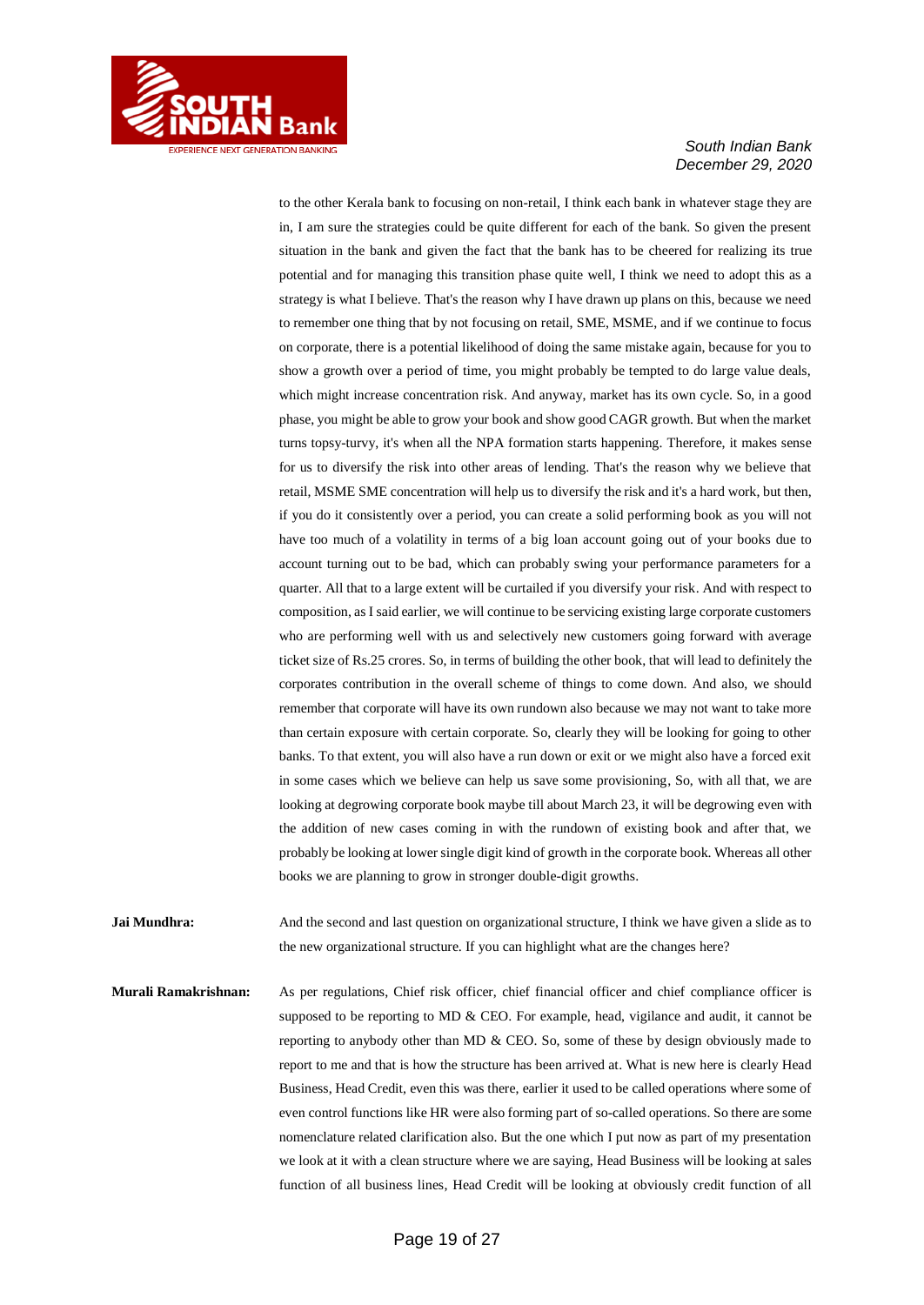

business lines, and they won't carry any targets with respect to volume but however they will carry targets with respect to delinquency and credit loss. Treasury anyways an independent function which will be directly reporting to me. Vigilance and audit, it is a pretty strong pillar which we need to have to ensure that processes are adhered to and internal frauds are mitigated, and even the adherence and processes, compliance, etc., are followed in both spirit and words. So therefore, you need a head reporting to me directly. Chief Technology officer a technology team under which even digital banking will be coming in. So he reports to me as technology being one of the biggest drivers for our plans. CFO will obviously be reporting to me. And Head Operations by virtue of clean structure where we don't want any vested interest, they can't be reporting to sales or credit or any of those functions, that will be reporting to me. Collections, currently, I put it under Head Operations & Collections. Maybe depending on how we are sourcing it, collections probably can be made to report to credit also.

**Moderator:** Thank you. The next question is from the line of Pritesh Bumb from Prabhudas Lilladher. Please go ahead.

**Pritesh Bumb:** Just wanted to check on the fee side. We haven't mentioned anything on the fee front. I think you mentioned to increase the income to reduce the cost to income as a number. But what are your views on the fee side? We are predominant in our retail orientation. So how do you see the fees?

**Murali Ramakrishnan:** There are products within retail which are amenable for collecting fees and again MSME & SME products are also amenable for collecting fees. And even in the earlier banks where I used to work, we used to even collect marginal fees whenever we do renewal. So, we'll be looking at comprehensively the margin on the interest as well as fees collectively contributing adding to the ROE. Currently because of lesser focus on pricing the product adequately well, the ROE of the bank has been suffering and as you know it was as low as 2% to 3%. So, clearly we need to see how we can beef up that. That has to come from working on NII as well as the fee for the various products which we are offering where there is a possibility for us to collect fees. So, the mandate given to the teams which are handling the relationships, they will be exploring both on the yield side as well as on the fee side, whatever is a potential available where they will try to tap that and we will work at the overall yield which I read out in the earlier one of the replies, we will try to arrive at those kind of yields collectively for the entire portfolio. And wherever it's possible to collect fees, depending on the nature of the product, we will definitely push the team for collecting fees. So fee income to asset which is one of the ratios which typically is looked at, we are envisaging that to be anywhere between 0.4% to 0.6%.

**Pritesh Bumb:** So actually, the fees also include third-party distribution, FX fees, you are strong in NRI proportion basically and remittances. So anything on that side? I think you gave overall number but 0.65 also looks a little distant as assets also set to grow, right?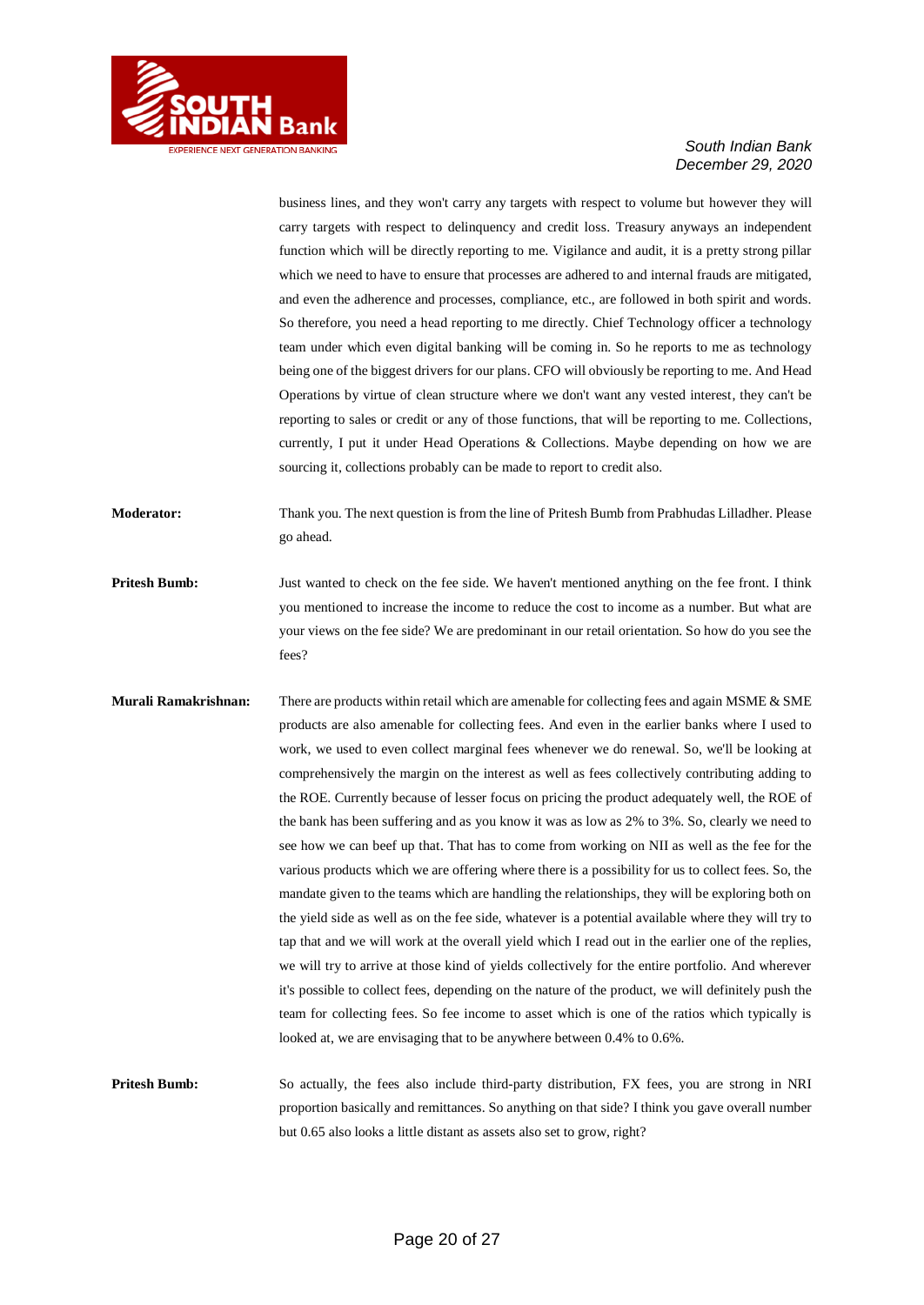

### **Murali Ramakrishnan:** As I said, the traction on third-party has started happening. We seem to have done reasonably well in this year and we will continue to keep that as focus. And I also mentioned about whenever we are tapping any corporate or any SME, MSME the income is not going to just come from credit income, we will obviously be looking at cross-sell, upsell, CASA and various other things which we can do with the customer. So, it's part of the plan to tie up with the third-party products, who are market leaders and with many of them we are currently also working. And we have started actually seeing good traction happening in those products this year. So we will continue to lay emphasis on them. So that's the way I'm looking at bringing in the focus and making the team actually do the tough job of doing those deliberately talking about it and getting the deal and tapping the opportunity for doing any cross sell with every customer.

**Pritesh Bumb:** Second question was on NIM side. I think you articulated well on the yield side, that means you'll have to lower the cost of funds and predominantly CASA has to improve and 35% CASA ratio. So where this CASA will come from is my question because currently the industry CASA growth is coming from either salaried, you have to be strong in salaried segment either rate play or either FX side cross sell to CASA as well. So, how do you think you will grow on the CASA side to lower your cost of funds and improve the NIM because yields will be at a range of 8.5%, 9%?

**Murali Ramakrishnan:** Correct. We need to constantly work on ensuring that the customers who we deal with continue to keep rooting their turnovers through us wherever we are part of the consortium, especially in the SME, MSME, corporate kind of cases, whatever is the contribution in the overall working capital requirement of the customer, we need to demand and get the kind of routing which has to happen through our account. So that will be done consciously. Second, we will be looking at opening more and more new savings accounts and the current accounts. And in fact, we are constantly coming up with the technology enabled products and this is where our technology team actually has been doing fairly well in bringing up a lot of ease with which a customer onboarding can happen. And also we are increasingly acquiring customers who are quite savvy to technology products. As I'm talking, more than 85%, 90% of our transactions happen through digital channels. There is constant drive to increase our new customer base and deepening the existing customer by engaging with them more and more, not only for identifying new business opportunities, but also to ensure that we get the desired share of CASA through them. So, when I joined in July and from then onwards, we have been actually constantly driving CASA and we have almost increased it by close to 1.5% to 2% in the last four months. And we have set a modest target of trying to reach 30% by March is what we are aiming to do. And our endeavor is to work very closely, both in acquiring new customers as well as deepening the existing customer base. As retail is going to be a key driver in building our asset book, we will have more and more new customers coming into the bank. And with technology enabled products, we believe that we can convince them to make use of our account as the primary account which would help them also to keep larger funds in the savings account and current account, which we'll be offering to them. So, it has to be a combination of product offering, customer acquisition, deepening the customer engagement and ensuring that clearly laid out targets are provided to the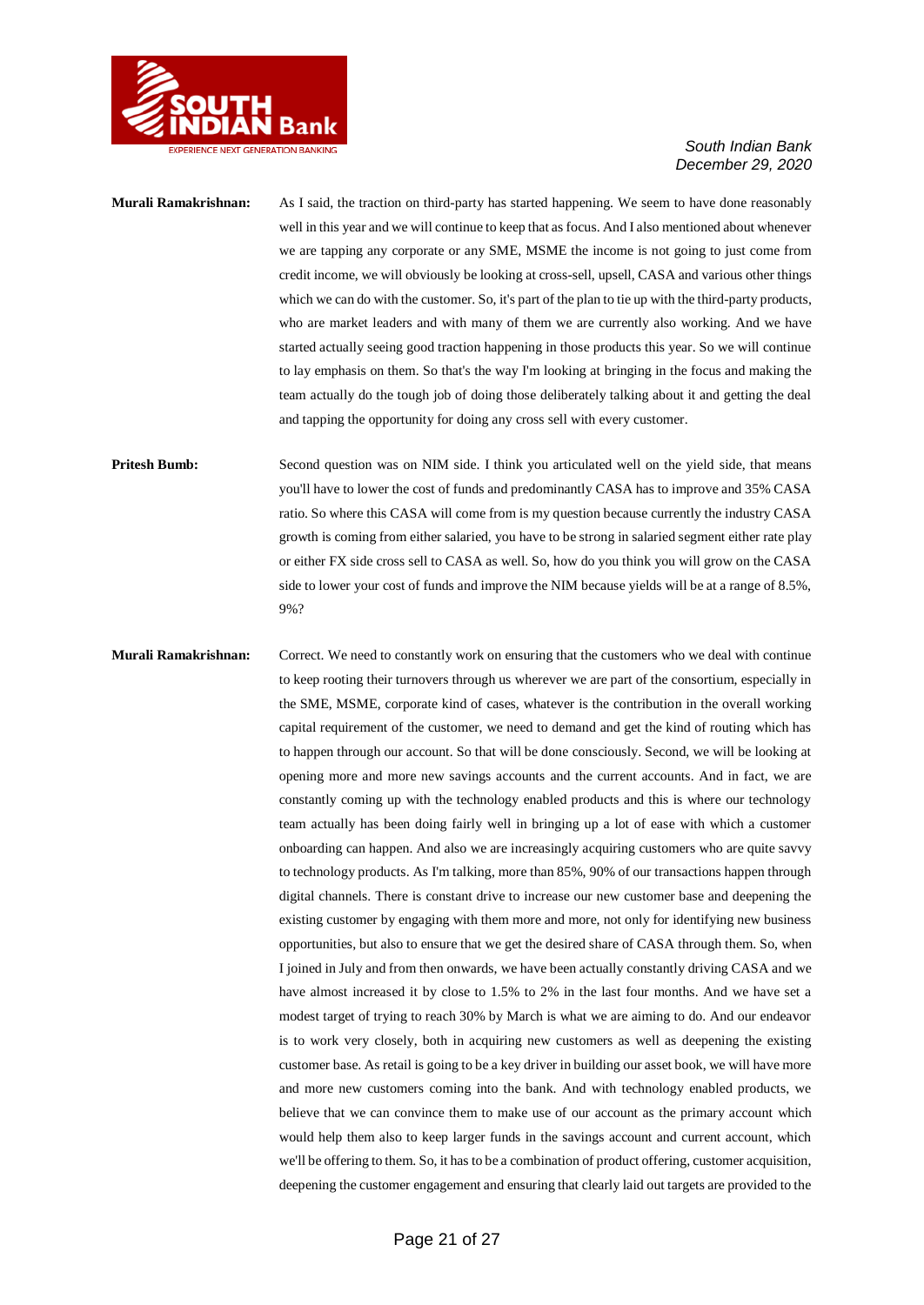

team so that team becomes efficient in engaging with the customer to really set the expectations right so that we are looked at as a primary bank for the relationships.

**Pritesh Bumb:** A follow up on that you articulated some unsecured loans like personal or LAP, do you think that the pricing is okay because the credit costs of these will be higher and you are targeting 1% ROA maybe at some point be difficult again?

- **Murali Ramakrishnan:** If I put too high rate there, I think the follow up question will be how can you sell it at 12% and expect the delinquencies to be low. So we need to play between the rate and the quality, right. So, the need of the hour is to ensure that I don't add incrementally any more NPAs or to lessen the NPAs, which will get added to the book. I need to be therefore conscious of the quality of the customers who I am tapping. Personal loan can be offered to salaried as well as selfemployed, even under salaried, there could be different segment of customers, again, professionals will be a segment. These people are generally low on delinquency, but the rate also will be on the lower side. So, we need to play between the riskiness and the potential for earning quality income. So, I would rather focus on giving the benefit of slightly lower rate and tapping a good customer so that we can keep the customer for a longer period and through analytics we can come up with the next best product to sell depending on the life cycle they are in. So we can probably increase the stickiness of the customer with us. If I really need to increase my overall yield, I could go for a two-wheeler loan or I could go for used CV, used auto, where I know I can definitely charge much higher rates. But whether that would meet with the strategy, which I'm trying to drive where I need to really be focusing on quality book getting built, I will definitely look at those products, when I'm ready to take such risks in the bank. So currently I need to balance it out between yield and quality.
- **Moderator:** Thank you. The next question is from the line of Tushar Sarda from Athena Investments. Please go ahead.
- **Tushar Sarda:** I come back to the same thing, why dilute at this market cap. There is a shortfall of capital obviously. But Rs.1,250 crores mean 50% dilution, and you have 65,000 crores advances book. If you manage to increase the yield by 1% over the next 12-months, then you get 650 crores plus you're already having operating profit of Rs. 1,500 crores. So, it doesn't make sense. Maybe you can look at zero growth or reduce a book size by 10% or so. So your thoughts on this?
- **Murali Ramakrishnan:** See, first of all, I don't want any of you to presume that we will definitely be diluting. As I am talking to you, we still haven't decided whether we will go through a QIP route or rights issue or whatever.
- **Tushar Sarda:** Even rights issue is dilution of our money, no. We have already lost money. We need to put in more money.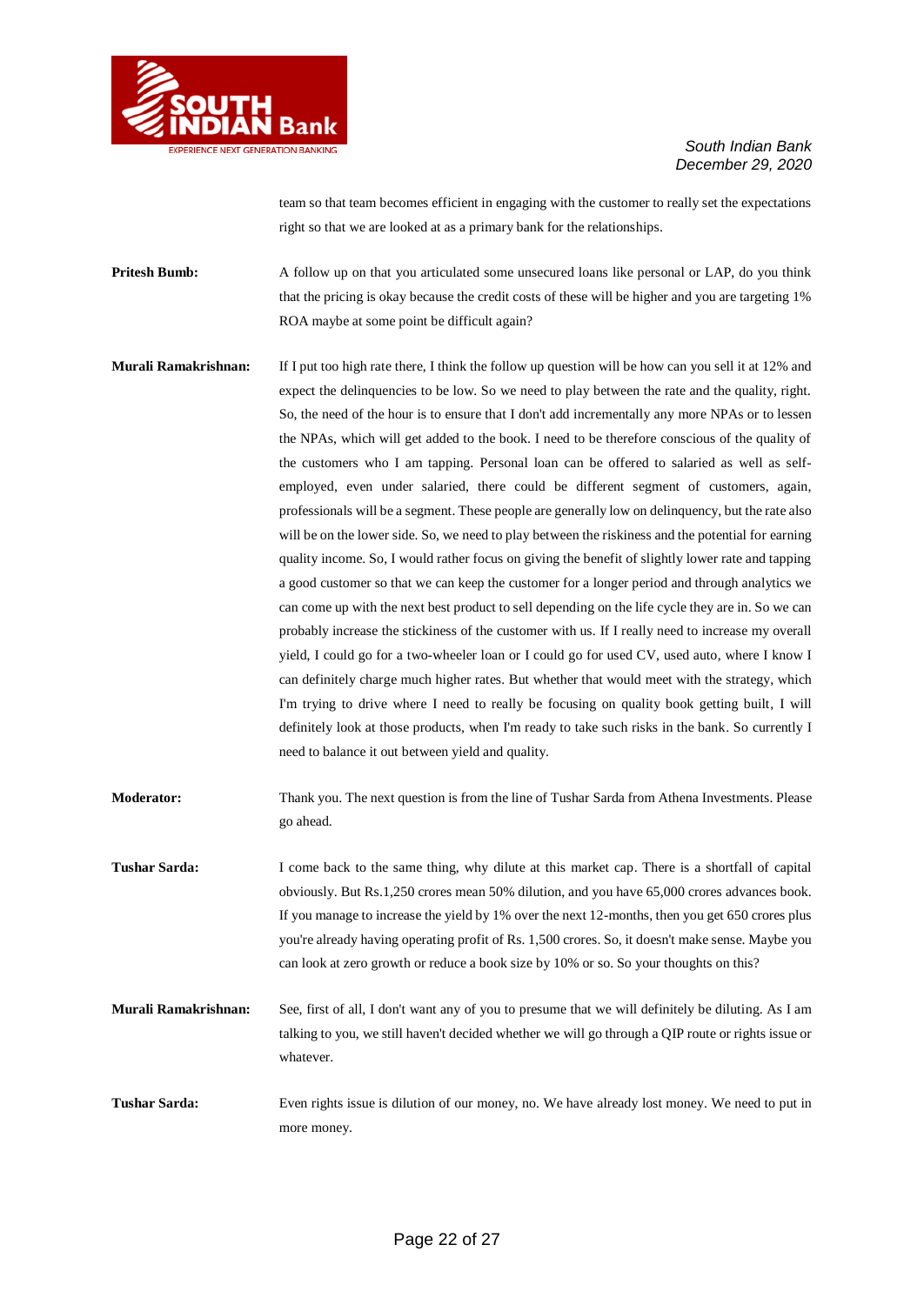

### **Murali Ramakrishnan:** No, I am just saying that I don't want you to have a presumption that whatever route which we are trying to do. See, there is a way to look at it. While I completely understand the pain of the existing investors, please don't take me wrong, but I am looking at the way how do we enable the institution to perform better so that they don't end up actually continuously be paid. So if there is a possibility for them to experience, maybe better prospects, by virtue of working in the bank with a reasonable set of strategies and sensible way of growing the bank, and if that gets recognized in the market, it's a question of time before the stock reflects the true value of the bank. Therefore, as a new incumbent, I have a choice of continuously thinking that existing investors have been paid, therefore, let me just play the role of status quo and maybe allow the book to run down, or do something tangible while managing this how do I tangibly put in actions which will help the bank to really look at something which can possibly happen better for the bank. That is the way I look at it. Tushar Sarda: See, we understand what you're saying, But there are already examples of Catholic Syrian Bank and IDFC First Bank where the yields went up by over 100 basis points in 12 months. So what we want you to do is you come in as new management, you're changing processes, demonstrate that you will increase the yield not even by 100 basis points, by 50 basis points, increase the NIM from 2.7% to 3.4%, the stock price goes up, then maybe you can do dilution, till that time you just manage, bank has managed without capital, for almost three years, they have been trying to dilute. What we are saying is for next 6, 9, 12 months, you show that what you can do with the bank, let the market recognize your abilities and till when banks can be turned around. Once that is done, then you can of course go ahead and raise capital. **Murali Ramakrishnan:** I have no disconnect with what you're saying. But you need to look at that the way it's managed, I'm not saying it's been managed badly, but your PCR and capital adequacy is not comfortable at all. **Tushar Sarda:** Yes, I agree with you. So therefore, PCR when is comfortable, reduce the advances, right, let us not grow.

**Murali Ramakrishnan:** While you as an investor might be looking at this way, regulators don't look at it that way, regulators keep coming back to us saying why your PCR is low, keep providing more, your PCR at mid-40s is unacceptable is what they are saying. You should remember that there are a lot of other stakeholders also for an institution, right? We need to play as per the requirements of each of the stakeholders.

**Tushar Sarda:** No, if I look at number, Rs.1,650 crores, there will be some addition because of this COVID, and you have 1,500 crores operating profit every year, you provide entire Rs.1,500 crores, we are not saying no to that, right. But just show us that the NIM has gone up from 2.8% to 3.4%. What happens is instead of Rs.30 stock trading at Rs.9, it will start trading at maybe Rs.20, 22 right, and then you do the dilution. We are very happy that your coming, replace the older management and older management with all the shortcoming, he has managed to reduce the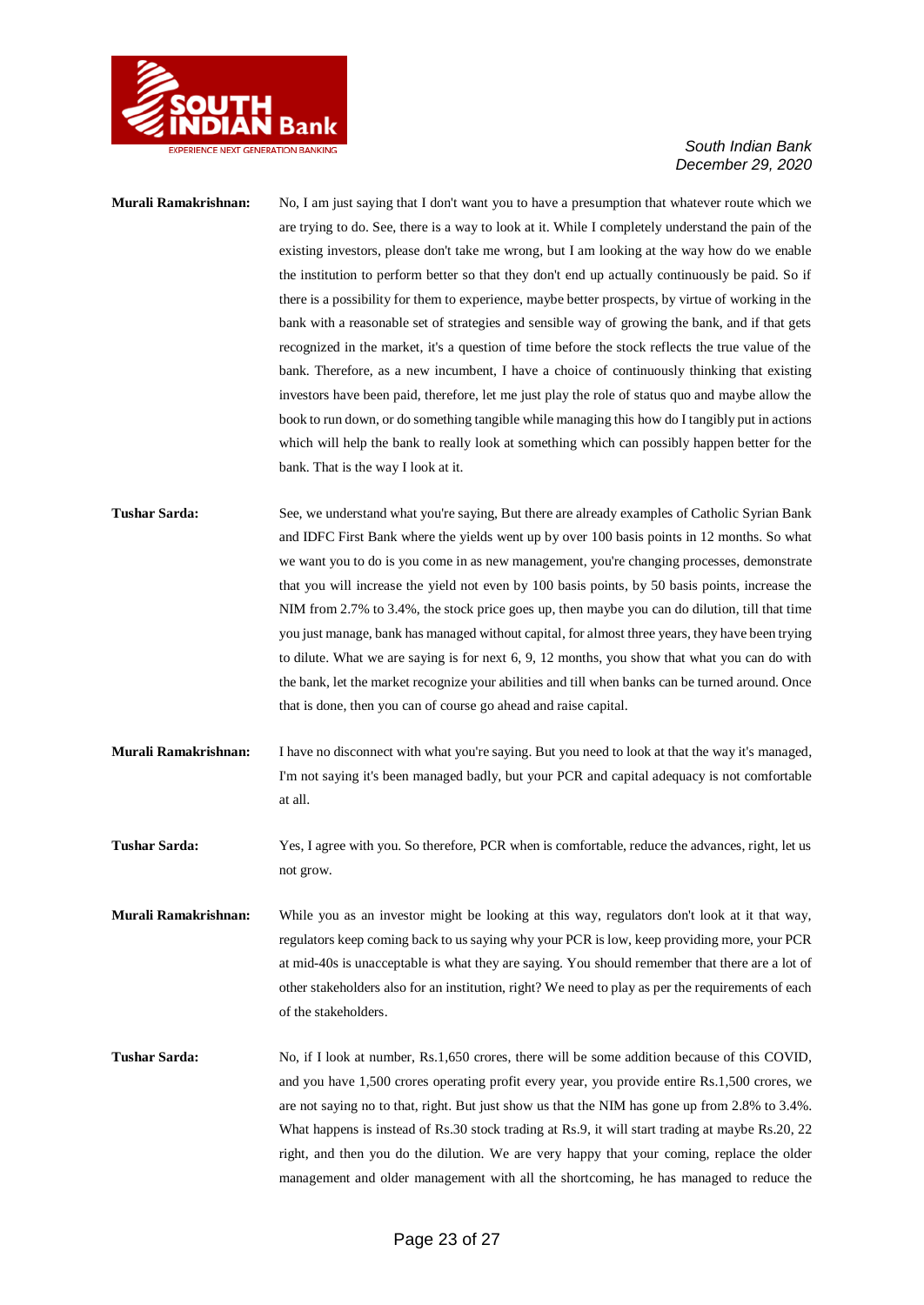

corporate book quite substantially right. And now, corporate book is only 25% of your total. It's question of managing for six, nine months, demonstrating that you mean business showing us some increase in yield and then…

**Murali Ramakrishnan:** 2.6% becoming 3.3% in nine to 12 months, you should remember that average you're talking about the book as a whole. That won't happen, right.

**Tushar Sarda:** I understand but that has been demonstrated by Catholic Syrian and IDFC First.

**Murali Ramakrishnan:** If you're assuming that we are dying to raise capital, because that's a thing to do, no. We would want to do that because that's a need of the hour looking at the stakeholder's expectations. One of the stakeholders is definitely investors, definitely we should be cognizant of the pain which they've gone through. But having said that, I think it's in everybody's interest to make the institution stronger.

**Tushar Sarda:** So nobody's denying need for capital. The question is at what price, right?

**Murali Ramakrishnan:** At least to my understanding, there is no direct correlation of what the fundamentals and stock prices. Sometimes it reflects, sometimes it may not reflect.

**Tushar Sarda:** No-no, it is also a question of confidence in the management.

**Murali Ramakrishnan:** Therefore, I am saying, then you are actually playing with a much riskier situation. See, it's very easy to sit from outside and mention something. But when you are holding the job of running an institution, we need to be really, really patient, because the other stakeholders who are also equally watchful of what you're doing.

**Tushar Sarda:** Yes, but you have a very large pool of operating profit, right? This is the only bank which is trading below its operating profit. Even PSU banks trade at two, three times their operating profit, you're trading below operating profits. You please consider that. See, as a CEO, I understand your anxiety to make bank stronger. But valuation also has to be taken into account, right. Even a bank like Bank of Baroda and Central Bank say that three times their operating profit, two times their operating profit, we are trading at less than one time. That's where we're coming from as investors.

**Murali Ramakrishnan:** I completely agree with you. I have no disconnect. Please don't take me wrong. I am fully with you.

**Tushar Sarda:** We also don't have any disconnect. You are new. So obviously you have to manage the situation, right. So the suggestions that we are making is in good faith.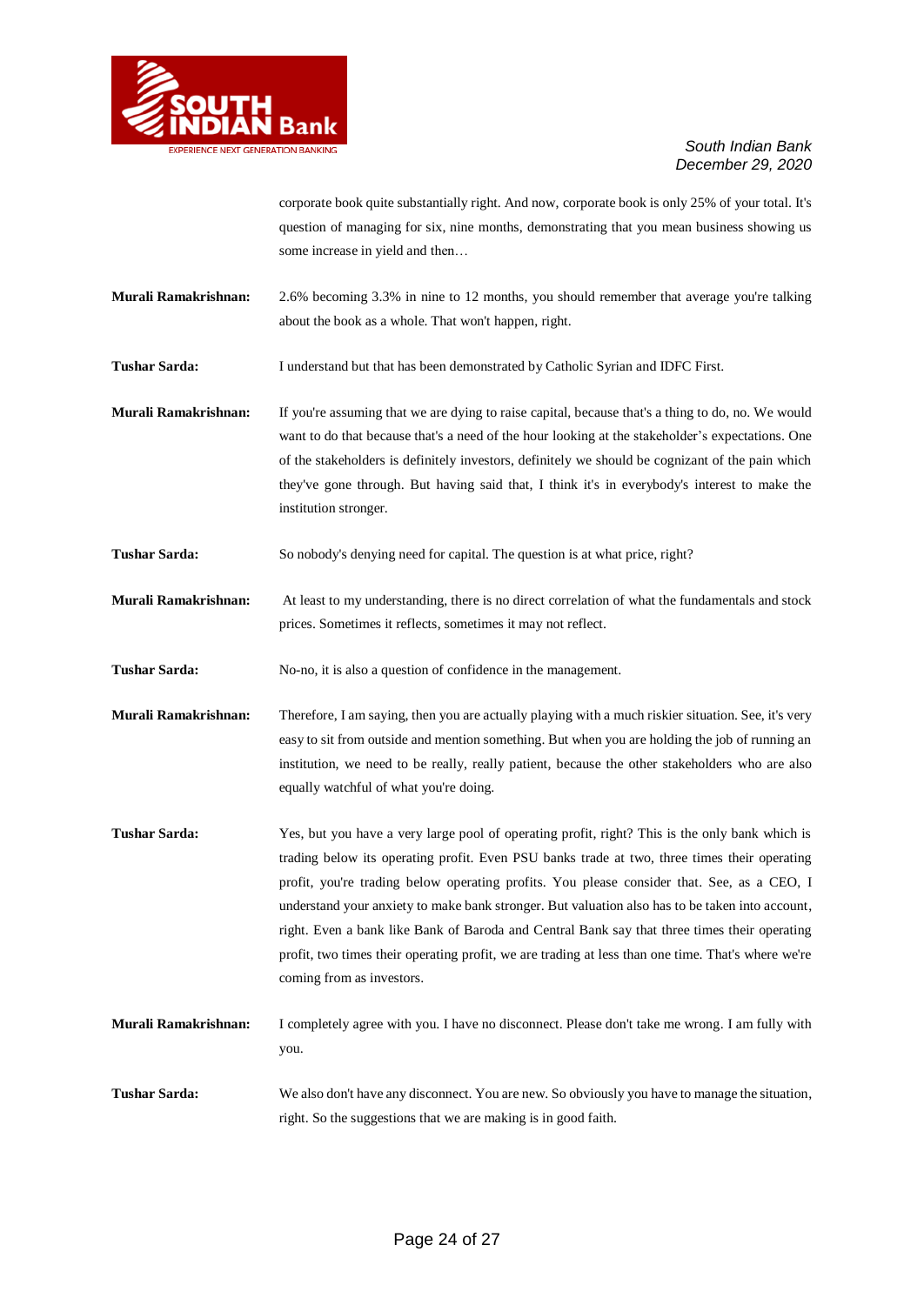

- **Murali Ramakrishnan:** I clearly noted down this suggestion. I also want you to co-hold other view like while I'm coholding your view, I also want you to co-hold other view that there are other stakeholders who are also anxious about the institution. That is a limited point I am making.
- **Tushar Sarda:** See, what RBI does is when you don't have capital, they put you under corrective action, right? You say voluntarily I will not allow my balance sheet to grow for six months. Let me demonstrate to my investor that I have managed to turn around the bank, increase my NIM by 20, I'm saying not 50, even 10, 20, 30 basis points till investor get used to you and investors start believing that the things are not very bad with the bank and some competent person can turn it around. Stock prices are reflecting the reality, right. You know, small bank…
- **Murali Ramakrishnan:** We cannot be discussing for too long. Just to take on your point, so, your turnaround are restricted to only NIM increase, I am saying if NIM increase plus many other things which you need to set out is what I'm saying. I am not saying no to NIM increase. I am the first person to say that NIM has to go up.
- Tushar Sarda: Because we are again the lowest NIM. Even PSU banks have higher NIM, right?
- **Murali Ramakrishnan:** I completely agree with you. You are saying you don't grow the bank, you just increase the NIM, demonstrate to market that you are capable of changing the NIM, therefore you can transform the bank and then the market will start trusting you and therefore the stock price will go up, then if at all you want to raise you raise at that time, I completely take your logic…
- **Tushar Sarda:** Absolutely sir. Even a bank like Karnataka Bank, which is very similar to us in terms of asset quality and other things, their NIM is about 3.5%.
- **Murali Ramakrishnan:** I am agreeing that the NIM is low and I am agreeing that I'm going to work on improving this and I've already started taking action on those. So I have no disconnect with what you're saying.
- **Tushar Sarda:** If you have noted our suggestion, then I've nothing else to add
- **Murali Ramakrishnan:** I am fully with you saying NIM is low for the bank, this NIM should be improved, there is no disconnect. Other banks, which are similar sized banks are having better NIMs. I agree to that. And I am increasing the NIM is what the new information I'm giving you, I'm increasing the rate of each product as I'm talking to I'm trying to increase gold loan rate, I'm trying to increase agri rate, I'm trying to increase the retail rate and corporate rate and everywhere we are trying to get better yields. But these changes for it to reflect in actual NIM going up will take some time. Now, the choice of waiting for that to change and expect that you are not hit adversely with the deterioration in your portfolio or any of those, then you are running a risk of capital adequacy going further down and your PCR coming further down, which is not in the best interest of the regulators. While I understand your concern as an investor, but I'm sure you also know how the situation in the banking scenario today is and now our regulators are clearly looking at some of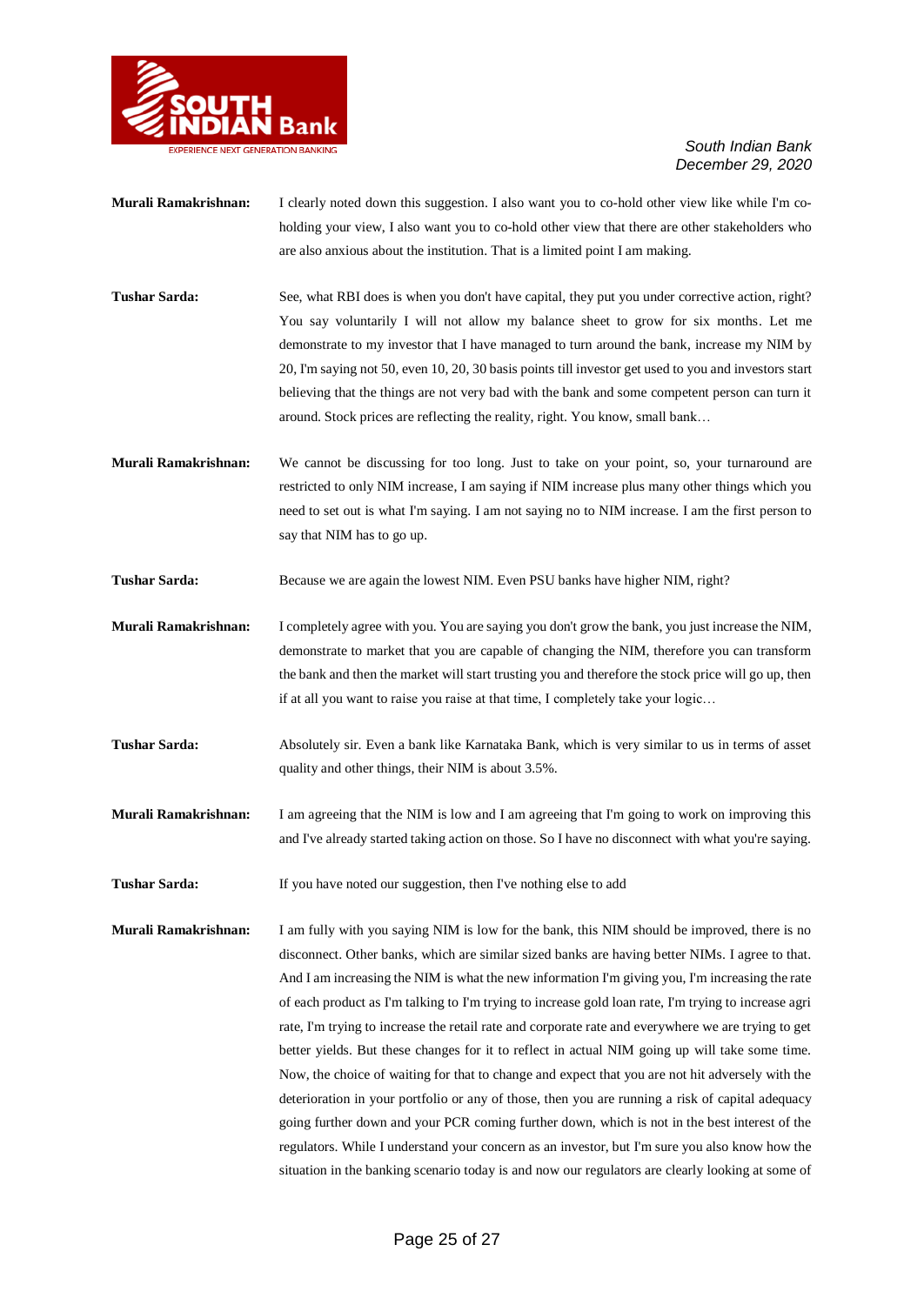

these as important things to watch out for. Therefore, we need to really play and satisfy every stakeholder who are looking at the interest of the bank, right.

**Tushar Sarda:** So now let's come back to regulator since you mentioned regulator. What will regulator do if our PCR is low? They will say that you will be put under corrective action, right, you can't increase your balance sheet, you can't lend and all that. You put a voluntary restriction on the balance sheet for next six months, nine months, that's what investors have been suggesting that, look, instead of growing, look at reducing the size of rebalancing the portfolio, even if you don't want

- **Murali Ramakrishnan:** We are cognizant of what other Banks are doing. So we are learning lessons from them also. You don't take me wrong. See, it's very easy for you to say just don't do anything, just keep quiet, just increase the NIM. The other stakeholders are not to going to take that lightly. And we have employee base of 8,000 people working in the bank and the employees are stakeholders, investors are stakeholders, board is a stakeholder, regulators are stakeholders, there are other institutional investors who are also both in India and outside of India, which put in money. As I am talking to you, I'm engaging with lot of existing investors and potential new investors, I'm talking to all of them. And I'm taking feedback from all of them. So whatever you're saying, sorry to say that it's not new to me. I'm actually listening to what is the best by taking all those counter views, we need to do what is best for the bank.
- **Tushar Sarda:** We are also investing for 35 years, I've been in market for 35 years, we see different industries, different companies, right, there is a valuation, that is the most important parameter, for you it is one of the parameters, right? We've given you our feedback, our inputs. Now, we leave it to you. Whatever decision you take; we will live with it. Thanks for your time.

**Moderator:** Thank you. Ladies and gentlemen, due to time constraint, we will take that as a last question, I would now like to hand the conference over to the management for closing comments.

**Murali Ramakrishnan:** Thank you so much. And I thank all the participants who took the time off and to take part in this discussion. I really value all the questions and the suggestions which came up during my discussion. And I once again wish to reiterate that we really make note of your suggestions and believe that they are indeed valuable. And me and my team are working hard to ensure that we factor those in our plans and we factor those in charting the way for the bank. And I am quite confident that I will come back time and again with you to share with the progress which we are making on the plans which I have spelt out and we will definitely be richer with your inputs as we go along in our journey to do the things which we spelt out we would do. And I really look forward to continued support from all of you. And I will be more than happy to be as much transparent as possible and as much willing to share exactly what my thought process is in each of those. So sometimes it might also mean that I am questioning but it is basically to engage constructively so that professionally both of us become richer in our conversation. I really look forward to such a meaningful engagement going forward also. I once again, thank all the participants for taking your time off and participating in this call. Thanks so much.